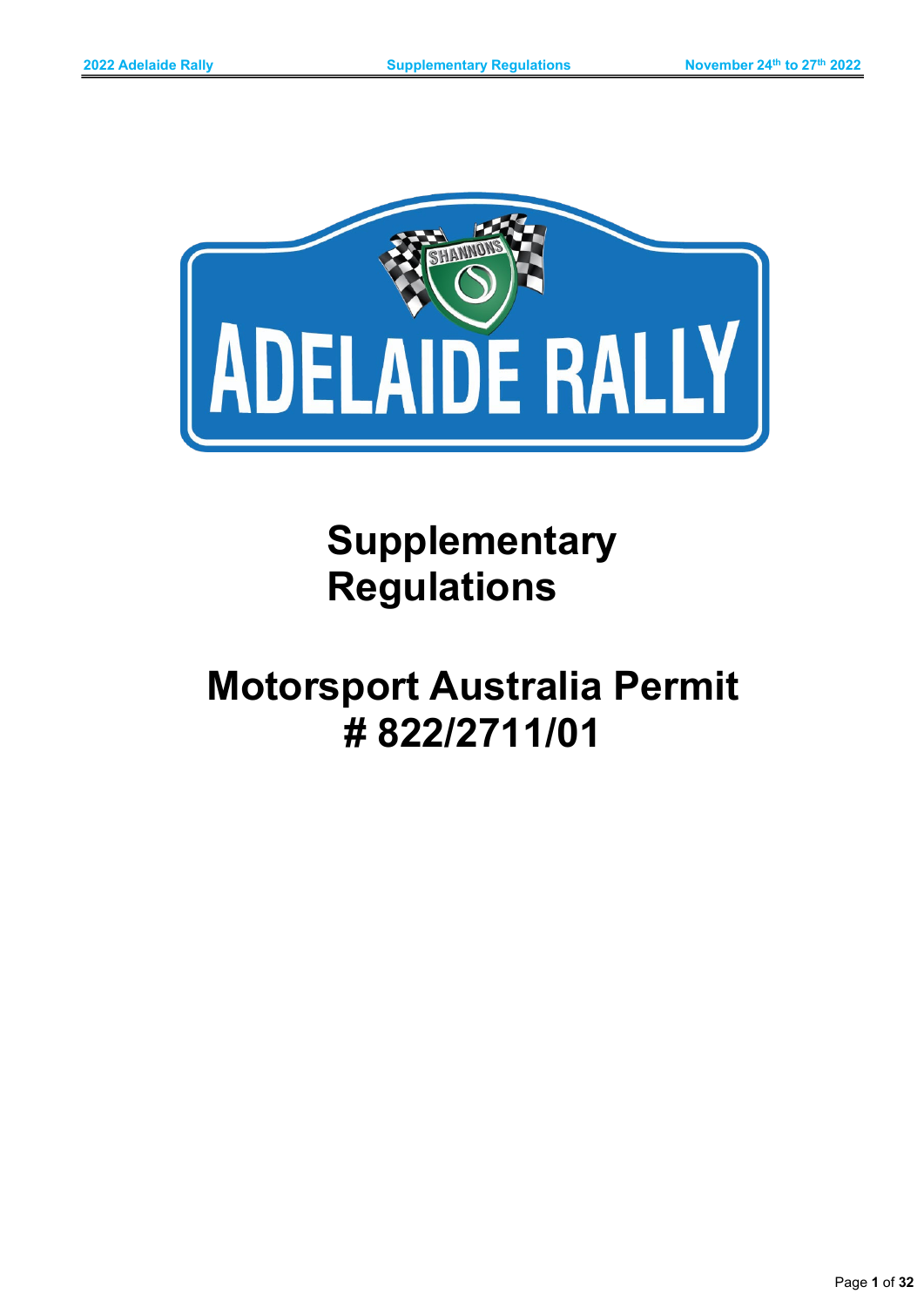

# **WELCOME MESSAGE**

Welcome to the 2022 Shannons Adelaide Rally. The event is a 4-day event packed with spirited driving activities and competition. The event will run a course of near 220 closed road kilometres. The course has very low average speeds due to the technical and serpentine nature of the roads and are true "driver's roads".

Day one remains reserved for the Competition and Challenge cars but now represents the largest number of closed road kilometres of the four days.

Competition runs fastest to slowest on the road on day one and fastest to slowest after the Tours on Day 2,3 and 4.

A new Town Stage called Strath Town Stage has been developed and will be the signature spectator stage through the streets of Strathalbyn on Sunday 27<sup>th</sup> November. This combined with several spectator points will provide excellent viewing of the cars in action throughout the week.

A Prize Pool of \$10,000 is on offer to participants in various categories with the outright winner taking \$5,000 cash away and trophies.

The Adelaide TT category returns with impressive Tourist Trophies for the fastest interstate crews in Classic and Modern categories. We are expecting to see the best of the best return to compete in 2022.

The management team has expanded this year and we have taken on several specialist advisers who can be seen in the organisational committee list within the supplementary regulations.

We introduce Jake Alker as our Clerk of Course for 2022 and we have several new faces in the management team in support of Jake. Ivar Stanelis continues his involvement as Rally Director.

We highlight the input of the many volunteers that undertake a variety of roles to enable the event to happen at all and thank them in particular.

Have a very safe and enjoyable event.

Kind regards, Tim Possingham Owner/Director- Adelaide Rally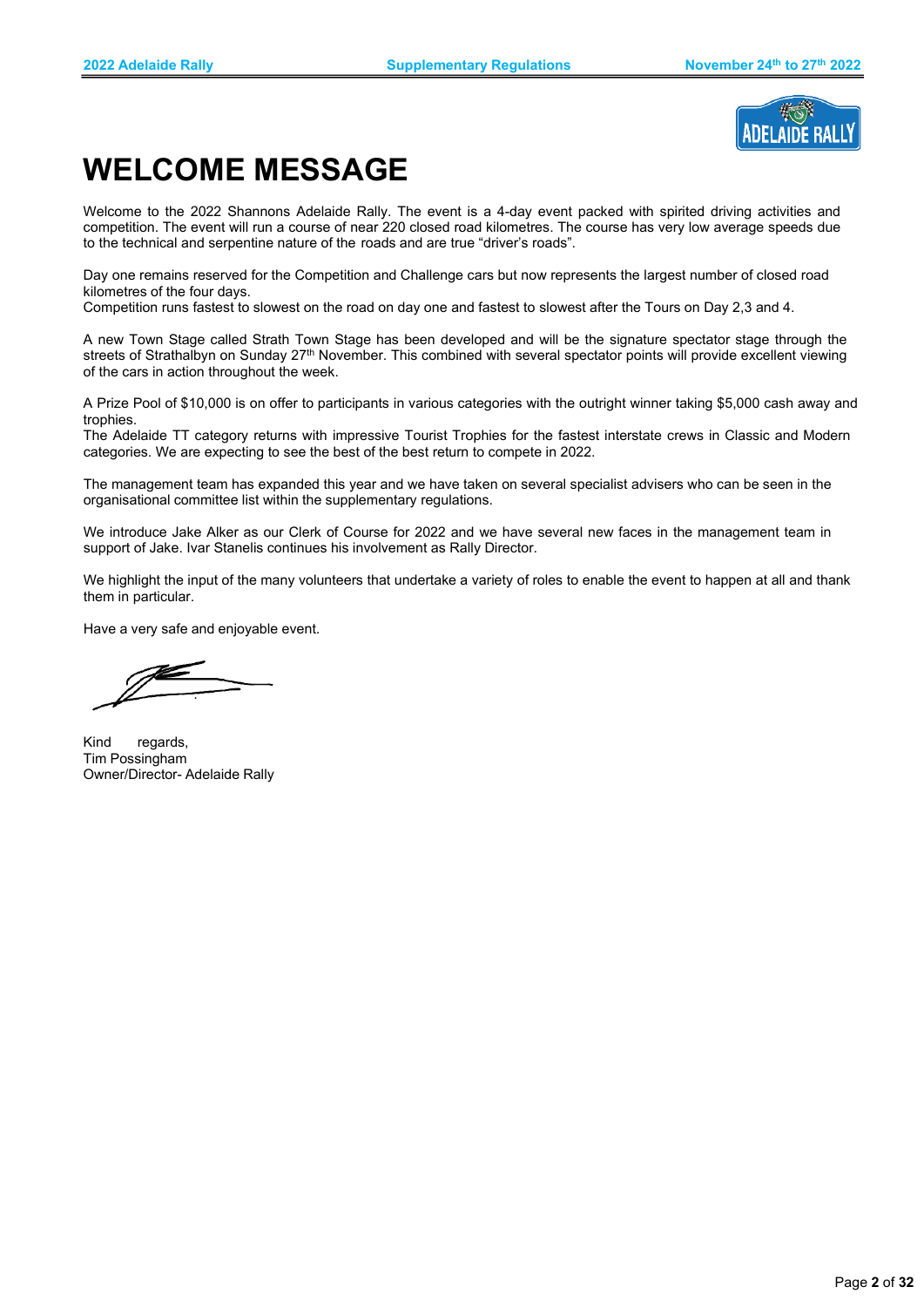# **LIST OF CONTENTS**

# **CONTENTS**

| Article 15 - Chicanes, Restricted Speed Zone, Virtual Chicane and Course Markers20 |  |
|------------------------------------------------------------------------------------|--|
|                                                                                    |  |
|                                                                                    |  |
|                                                                                    |  |
|                                                                                    |  |
|                                                                                    |  |
|                                                                                    |  |
|                                                                                    |  |
|                                                                                    |  |
|                                                                                    |  |
|                                                                                    |  |
|                                                                                    |  |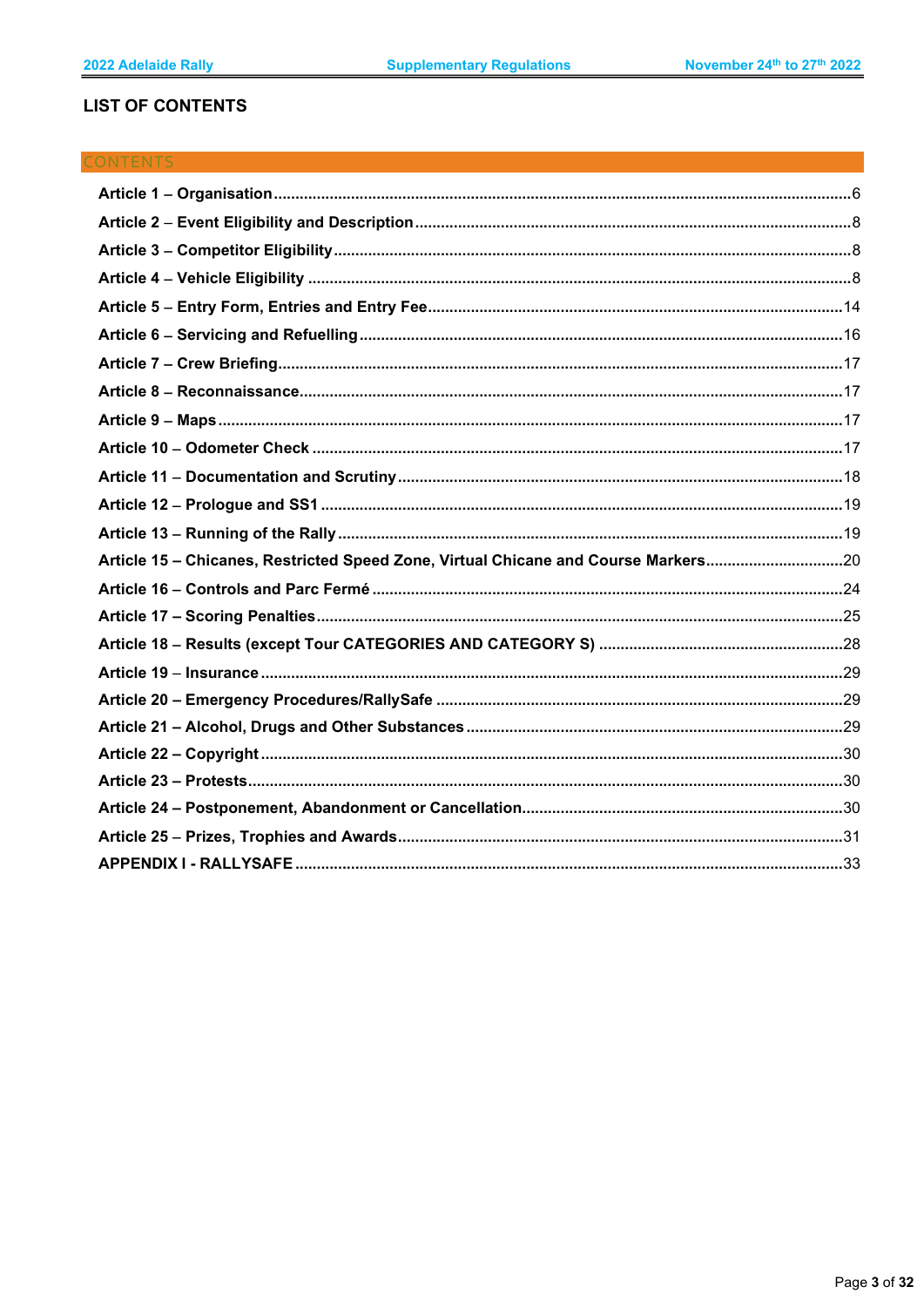# **EVENT PROGRAMME\***

| <b>Day</b>      | Date/Time                                                           | <b>Description</b>                                                                                       | Location                                                                               |
|-----------------|---------------------------------------------------------------------|----------------------------------------------------------------------------------------------------------|----------------------------------------------------------------------------------------|
|                 |                                                                     | Entries open upon publication of these<br>Regulations                                                    | www.adelaiderally.com.au                                                               |
| Wednesday       | 26th October<br>8:00PM                                              | <b>Entries Close</b>                                                                                     | www.adelaiderally.com.au                                                               |
| <b>Sunday</b>   | 20 <sup>th</sup> November<br>10:00AM - 4:00PM                       | <b>Pre-Event Scrutiny</b>                                                                                | <b>CMI Adelaide</b>                                                                    |
| <b>Sunday</b>   | 20 <sup>th</sup> November<br>8:00PM                                 | <b>Start Order Posted</b>                                                                                | www.adelaiderally.com.au                                                               |
| Wednesday       | 23rd November                                                       |                                                                                                          |                                                                                        |
|                 | 10:00AM                                                             | Parc Fermé opens for Vehicle storage                                                                     | Adelaide Showgrounds<br>Crowne                                                         |
|                 | 5:30P                                                               | <b>Competition and Challenge Briefing</b>                                                                | Plaza<br>Hotel                                                                         |
|                 | 7:45PM                                                              | <b>Spirit Briefing</b>                                                                                   |                                                                                        |
| <b>Thursday</b> | 24th November<br>8:30AM<br>10:15AM<br>11:00AM                       | <b>Official Start (Competition Classes)</b><br>Prima Tour Briefing<br>Prima Tour Start                   | Adelaide<br>ShowgroundsAdelaide<br>Showgrounds<br>Adelaide Showgrounds                 |
| Friday          | 25 <sup>th</sup> November<br>9:30AM<br>10:35AM<br>4:30PM            | <b>Tour Start</b><br><b>Competition Start</b><br><b>Gouger Street Party</b>                              | Adelaide<br>ShowgroundsAdel<br>aide Showgrounds<br><b>Gouger Street</b>                |
| <b>Saturday</b> | 26 <sup>th</sup> November<br>9:00AM<br>10:05AM                      | <b>Tour Group Start</b><br><b>Competition Start</b>                                                      | Adelaide<br>ShowgroundsAdel<br>aide Showgrounds                                        |
| <b>Sunday</b>   | 27 <sup>th</sup> November<br>9:15AM<br>10:20AM<br>12:15PM<br>3:00PM | <b>Tour Group Start</b><br><b>Competition Start</b><br>Strathalbyn Lunch<br><b>Adelaide Rally Finish</b> | Adelaide<br>Showgrounds<br>Adelaide<br>Showgrounds<br>Strathalbyn<br>Adelaide East End |

\*These times may change in the lead-up to the event, and will be duly communicated.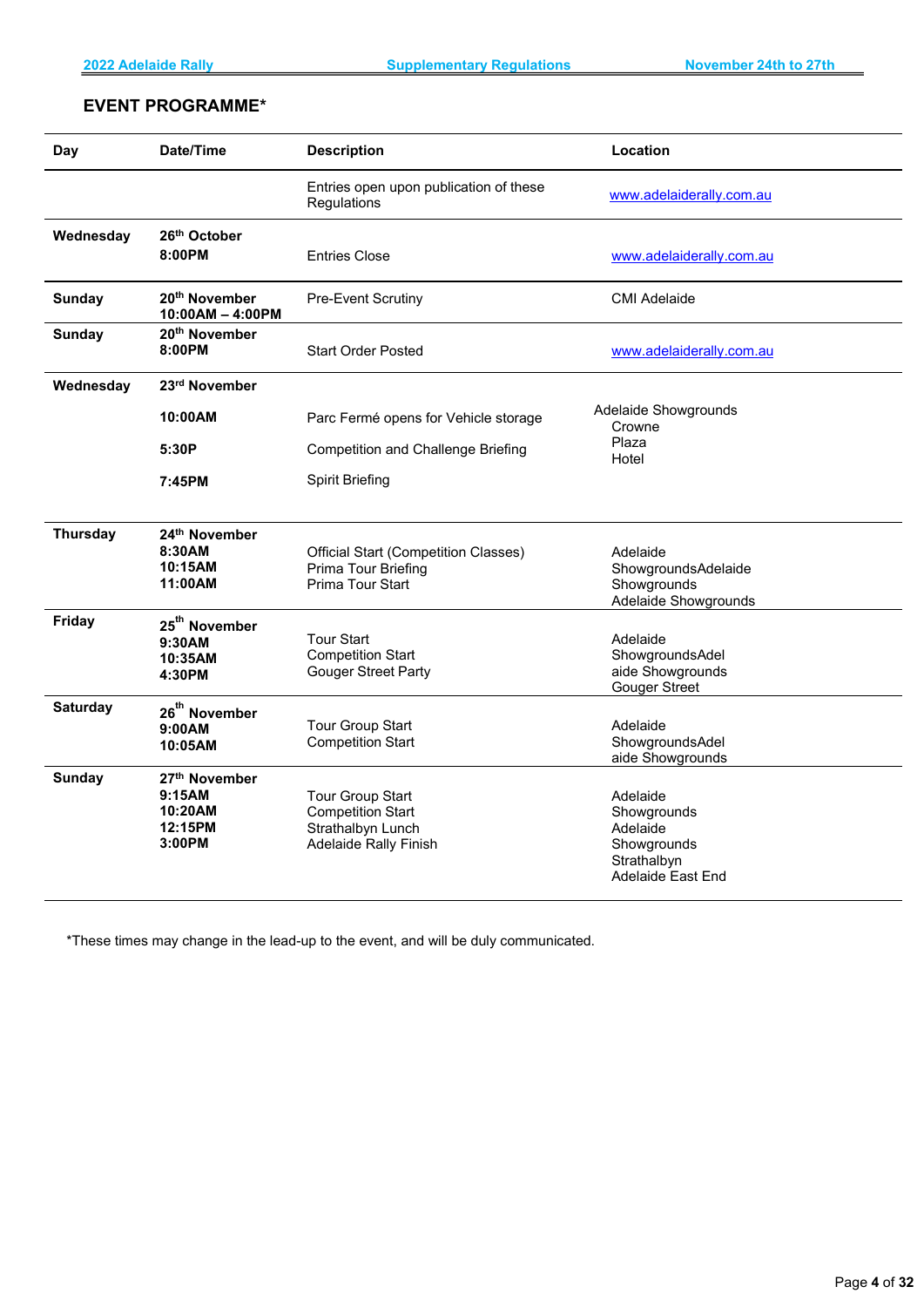| <b>Rally Enquiries</b><br><b>Jake Alker</b><br>0435 907 738<br>jake@adelaiderally.com.au<br>www.adelaiderally.com.au<br>Correspondence<br>Address all correspondence to:<br><b>C/O: The Clerk of Course</b><br>Shannons Adelaide Rally<br>Unit 6/22 Ware Street<br>Thebarton<br>SA, 5031<br>Rally HQ will be situated at:<br>Rally<br><b>Headquarters</b><br>Unit 6/22 Ware Street<br>Thebarton<br>SA, 5031<br><b>Hours of Operation:</b><br>23/11<br>07:00<br>22:00<br>Wednesday<br>Thursday<br>24/11<br>07:00<br>22:00<br>25/11<br>Friday<br>07:00<br>22:00<br>26/11<br>Saturday<br>07:00<br>22:00<br>27/11<br>07:00<br>Sunday<br>22:00<br>28/11<br>Monday<br>08:00<br>12:00<br>The Official Notice Board will be electronic only*, and will available at:<br><b>Official Notice</b><br><b>Board</b><br>www.adelaiderally.com.au<br>*The event may use other methods of communication with entrants, including Phone App and SMS.<br><b>Media Enquiries</b><br><b>Ryan Schembri</b><br>Media Manager & Photographer Liaison<br>0437 766 609<br>ryan@prsphotos.com.au<br><b>Abbreviations</b><br><b>SR Article</b><br><b>Supplementary Regulations Article</b><br>NRSR EG<br>National Rally Standing Regulations - Event General<br>National Rally Standing Regulations - Special Stage Rally<br>NRSR SSR<br>NRSR VG<br>National Rally Standing Regulations - Vehicles General<br><b>National Competition Rules</b><br><b>NCR</b><br>Links<br>Motorsport Australia<br>www.motorsport.org.au<br>www.motorsport.org.au/regulations/manual/ncr<br><b>NCR</b><br>www.motorsport.org.au/licence<br>Licenses<br><b>Technical Appendix</b><br>www.motorsport.org.au/regulations/manual/technical-appendix<br>Rally/Road Appendix<br>www.motorsport.org.au/regulations/manual/rally | <b>General Information</b> |  |  |  |  |
|------------------------------------------------------------------------------------------------------------------------------------------------------------------------------------------------------------------------------------------------------------------------------------------------------------------------------------------------------------------------------------------------------------------------------------------------------------------------------------------------------------------------------------------------------------------------------------------------------------------------------------------------------------------------------------------------------------------------------------------------------------------------------------------------------------------------------------------------------------------------------------------------------------------------------------------------------------------------------------------------------------------------------------------------------------------------------------------------------------------------------------------------------------------------------------------------------------------------------------------------------------------------------------------------------------------------------------------------------------------------------------------------------------------------------------------------------------------------------------------------------------------------------------------------------------------------------------------------------------------------------------------------------------------------------------------------------------------------------------------------------------------------------|----------------------------|--|--|--|--|
|                                                                                                                                                                                                                                                                                                                                                                                                                                                                                                                                                                                                                                                                                                                                                                                                                                                                                                                                                                                                                                                                                                                                                                                                                                                                                                                                                                                                                                                                                                                                                                                                                                                                                                                                                                              |                            |  |  |  |  |
|                                                                                                                                                                                                                                                                                                                                                                                                                                                                                                                                                                                                                                                                                                                                                                                                                                                                                                                                                                                                                                                                                                                                                                                                                                                                                                                                                                                                                                                                                                                                                                                                                                                                                                                                                                              |                            |  |  |  |  |
|                                                                                                                                                                                                                                                                                                                                                                                                                                                                                                                                                                                                                                                                                                                                                                                                                                                                                                                                                                                                                                                                                                                                                                                                                                                                                                                                                                                                                                                                                                                                                                                                                                                                                                                                                                              |                            |  |  |  |  |
|                                                                                                                                                                                                                                                                                                                                                                                                                                                                                                                                                                                                                                                                                                                                                                                                                                                                                                                                                                                                                                                                                                                                                                                                                                                                                                                                                                                                                                                                                                                                                                                                                                                                                                                                                                              |                            |  |  |  |  |
|                                                                                                                                                                                                                                                                                                                                                                                                                                                                                                                                                                                                                                                                                                                                                                                                                                                                                                                                                                                                                                                                                                                                                                                                                                                                                                                                                                                                                                                                                                                                                                                                                                                                                                                                                                              |                            |  |  |  |  |
|                                                                                                                                                                                                                                                                                                                                                                                                                                                                                                                                                                                                                                                                                                                                                                                                                                                                                                                                                                                                                                                                                                                                                                                                                                                                                                                                                                                                                                                                                                                                                                                                                                                                                                                                                                              |                            |  |  |  |  |
|                                                                                                                                                                                                                                                                                                                                                                                                                                                                                                                                                                                                                                                                                                                                                                                                                                                                                                                                                                                                                                                                                                                                                                                                                                                                                                                                                                                                                                                                                                                                                                                                                                                                                                                                                                              |                            |  |  |  |  |
|                                                                                                                                                                                                                                                                                                                                                                                                                                                                                                                                                                                                                                                                                                                                                                                                                                                                                                                                                                                                                                                                                                                                                                                                                                                                                                                                                                                                                                                                                                                                                                                                                                                                                                                                                                              |                            |  |  |  |  |
|                                                                                                                                                                                                                                                                                                                                                                                                                                                                                                                                                                                                                                                                                                                                                                                                                                                                                                                                                                                                                                                                                                                                                                                                                                                                                                                                                                                                                                                                                                                                                                                                                                                                                                                                                                              |                            |  |  |  |  |
|                                                                                                                                                                                                                                                                                                                                                                                                                                                                                                                                                                                                                                                                                                                                                                                                                                                                                                                                                                                                                                                                                                                                                                                                                                                                                                                                                                                                                                                                                                                                                                                                                                                                                                                                                                              |                            |  |  |  |  |
|                                                                                                                                                                                                                                                                                                                                                                                                                                                                                                                                                                                                                                                                                                                                                                                                                                                                                                                                                                                                                                                                                                                                                                                                                                                                                                                                                                                                                                                                                                                                                                                                                                                                                                                                                                              |                            |  |  |  |  |
|                                                                                                                                                                                                                                                                                                                                                                                                                                                                                                                                                                                                                                                                                                                                                                                                                                                                                                                                                                                                                                                                                                                                                                                                                                                                                                                                                                                                                                                                                                                                                                                                                                                                                                                                                                              |                            |  |  |  |  |
|                                                                                                                                                                                                                                                                                                                                                                                                                                                                                                                                                                                                                                                                                                                                                                                                                                                                                                                                                                                                                                                                                                                                                                                                                                                                                                                                                                                                                                                                                                                                                                                                                                                                                                                                                                              |                            |  |  |  |  |
|                                                                                                                                                                                                                                                                                                                                                                                                                                                                                                                                                                                                                                                                                                                                                                                                                                                                                                                                                                                                                                                                                                                                                                                                                                                                                                                                                                                                                                                                                                                                                                                                                                                                                                                                                                              |                            |  |  |  |  |
|                                                                                                                                                                                                                                                                                                                                                                                                                                                                                                                                                                                                                                                                                                                                                                                                                                                                                                                                                                                                                                                                                                                                                                                                                                                                                                                                                                                                                                                                                                                                                                                                                                                                                                                                                                              |                            |  |  |  |  |
|                                                                                                                                                                                                                                                                                                                                                                                                                                                                                                                                                                                                                                                                                                                                                                                                                                                                                                                                                                                                                                                                                                                                                                                                                                                                                                                                                                                                                                                                                                                                                                                                                                                                                                                                                                              |                            |  |  |  |  |
|                                                                                                                                                                                                                                                                                                                                                                                                                                                                                                                                                                                                                                                                                                                                                                                                                                                                                                                                                                                                                                                                                                                                                                                                                                                                                                                                                                                                                                                                                                                                                                                                                                                                                                                                                                              |                            |  |  |  |  |
|                                                                                                                                                                                                                                                                                                                                                                                                                                                                                                                                                                                                                                                                                                                                                                                                                                                                                                                                                                                                                                                                                                                                                                                                                                                                                                                                                                                                                                                                                                                                                                                                                                                                                                                                                                              |                            |  |  |  |  |
|                                                                                                                                                                                                                                                                                                                                                                                                                                                                                                                                                                                                                                                                                                                                                                                                                                                                                                                                                                                                                                                                                                                                                                                                                                                                                                                                                                                                                                                                                                                                                                                                                                                                                                                                                                              |                            |  |  |  |  |
|                                                                                                                                                                                                                                                                                                                                                                                                                                                                                                                                                                                                                                                                                                                                                                                                                                                                                                                                                                                                                                                                                                                                                                                                                                                                                                                                                                                                                                                                                                                                                                                                                                                                                                                                                                              |                            |  |  |  |  |
|                                                                                                                                                                                                                                                                                                                                                                                                                                                                                                                                                                                                                                                                                                                                                                                                                                                                                                                                                                                                                                                                                                                                                                                                                                                                                                                                                                                                                                                                                                                                                                                                                                                                                                                                                                              |                            |  |  |  |  |
|                                                                                                                                                                                                                                                                                                                                                                                                                                                                                                                                                                                                                                                                                                                                                                                                                                                                                                                                                                                                                                                                                                                                                                                                                                                                                                                                                                                                                                                                                                                                                                                                                                                                                                                                                                              |                            |  |  |  |  |
|                                                                                                                                                                                                                                                                                                                                                                                                                                                                                                                                                                                                                                                                                                                                                                                                                                                                                                                                                                                                                                                                                                                                                                                                                                                                                                                                                                                                                                                                                                                                                                                                                                                                                                                                                                              |                            |  |  |  |  |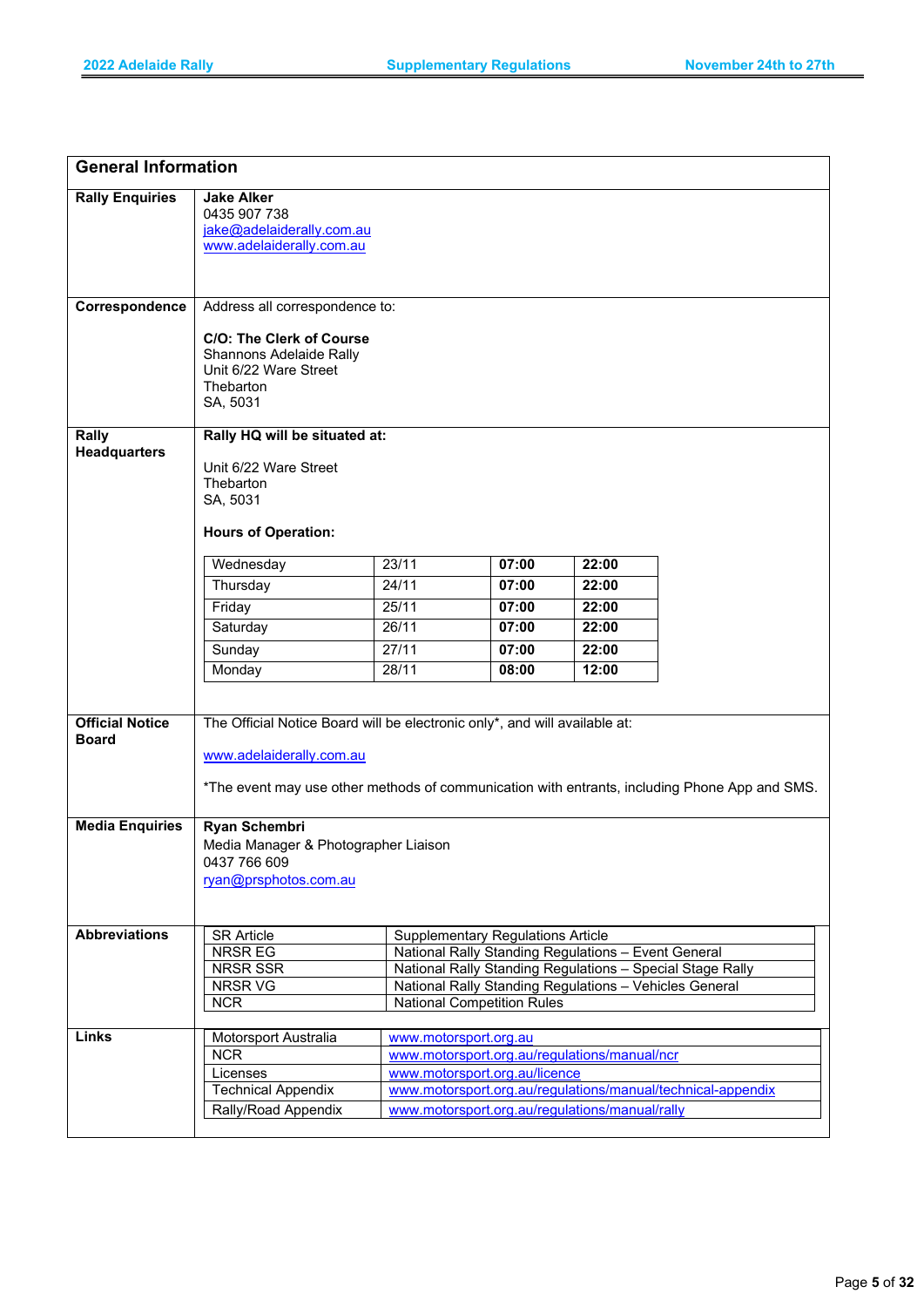# **ORGANISATION**

# <span id="page-5-0"></span> **ARTICLE 1** − **ORGANISATION**

- 1.1 The **2022 Shannons Adelaide Rally** will be a National Other Tarmac Rally run under the provisions of the FIA International Sporting Code including Appendices, the National Competition Rules (NCR) of Motorsport Australia, the National Rally Standing Regulations and Tarmac Rally Standing Regulations of Motorsport Australia, and these Event Supplementary Regulations and any authorised Further Regulations and Bulletins. In the event of conflict, these Event Supplementary Regulations as amended by any Further Regulations, together with any Bulletins, prevail.
- 1.2 This Event will be conducted under and in accordance with Motorsport Australia OH&S, MA Safety 1<sup>st</sup>, Legal and Integrity and Risk Management Policies, which can be found on the Motorsport Australia website at [www.motorsport.org.au.](http://www.motorsport.org.au/)
- 1.3 RallySafe data will be considered a Judge of Fact in relation to vehicle location and speed.
	- 1.3.1 The timing process for a Point-to-Point Stage is as follows:
	- a. Competition Vehicles arrive at Time Control (TC).
	- b. Vehicle is checked in at time control by official via the Race Commander Tablet.
	- c. Vehicle moves to Stage Start (SS).
	- d. Competitor's RallySafe unit receives Start time via the Race Commander Tablet.
	- e. Competitor prepares for Start time and proceeds into stage once the allocated time has come.
	- f. Competitor makes way through stage until Flying Finish (FF).
	- g. Once Competitor passes flying finish, the clock is stopped, and time is sent to rally officials.
	- h. Competitor then reaches a "SLOW DOWN" sign, where the competitor is required to slow down.
	- i. Competitor then reaches a "STOP" sigh, where they must come to a complete stop.
	- j. Officials record car details.
	- k. A "Rally Gate" (half-chicane) is located after each of the Stop Points.
	- l. Competitor then follows civil road laws to next Time control and/or Stage start.
- 1.4 The organiser of the 2022 Shannon's Adelaide Rally to take place on November  $24<sup>th</sup>$  to  $27<sup>th</sup>$  will be Rally One P/L ABN number 80 126 017 089.
- 1.5 The owner/promoter of the 2022 Shannon's Adelaide Rally is Massive Events Corp P/L ABN 55 984 494 841.

# 1.6 **Health and COVID-19 Restrictions & Requirements:**

In this new environment it is important we are recognising the health, safety and wellbeing of our competitors, organisers, officials and spectators.

Entrants must advise daily if their health situation changes and that the COVID Declaration they have signed is no longer valid.

If required by law at the time of the event, all crews will need to check-in via QR codes at all locations utilised by the Shannons Adelaide Rally, I.e. Parc Ferme, Regroups, Lunch Stops

If any interstate crews are impacted by COVID please contact rally organisers as soon as possible to discuss options. Please refer to Article 5.14 in regard to the refund policy.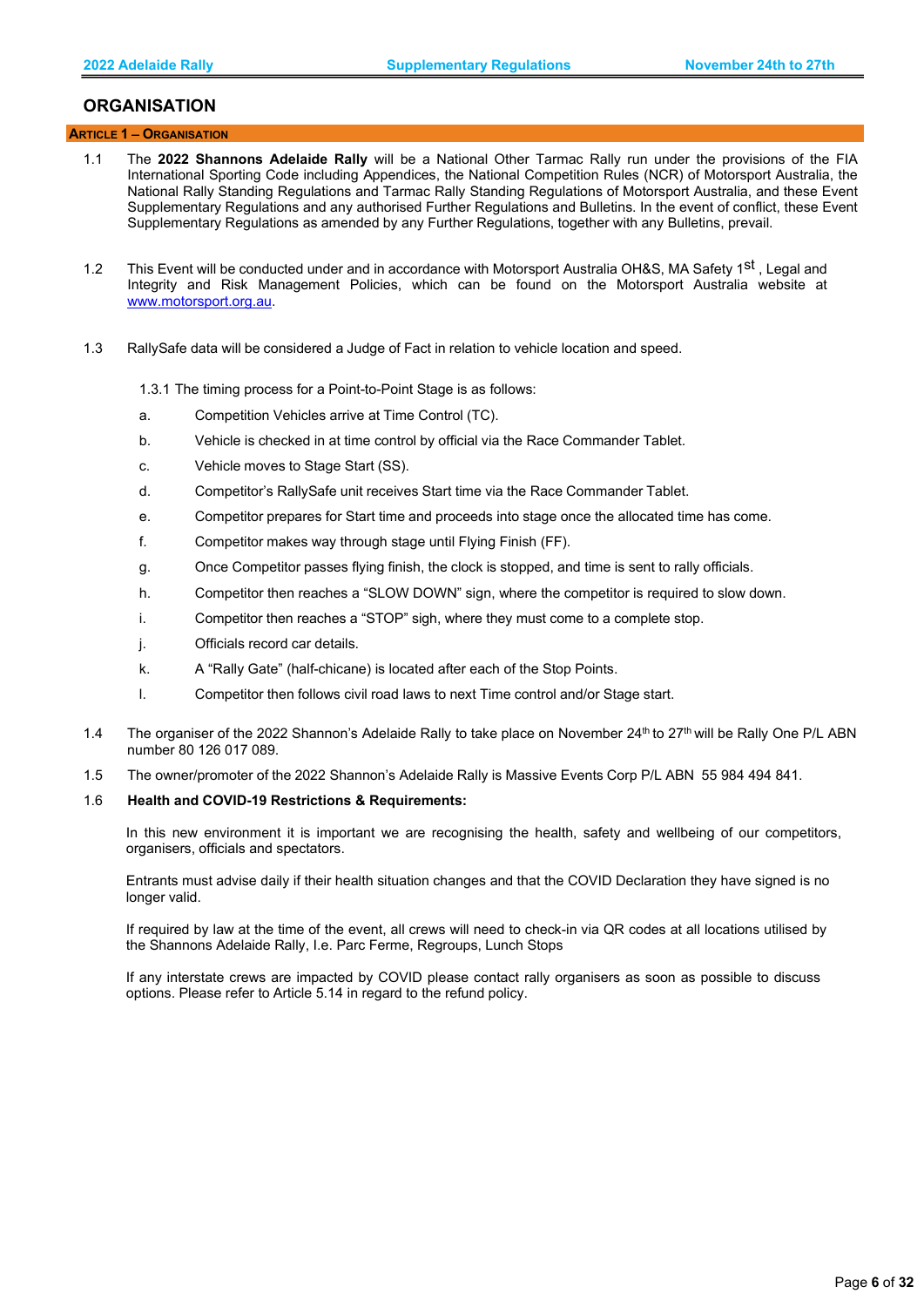# 1.7 **OFFICIALS OF THE RALLY**

| Motorsport Australia Stewards | Steve Lisk (Chief) |
|-------------------------------|--------------------|
| Event Course Checker          | Andrew Challen     |
| Safety Delegate               | Michael Smith      |
| <b>Competition Checker</b>    | Neal Bates         |
| Medical Delegate              | Dr. Rik Hagen      |

# 1.8 **ORGANISING COMMITTEE**

| <b>Rally Director</b>                       | Ivar Stanelis        |
|---------------------------------------------|----------------------|
| Clerk of the Course                         | Jake Alker           |
| Deputy Clerk of the Course                  | <b>Tamara Brice</b>  |
| Deputy Clerk of the Course                  | Iz Singe             |
| Deputy Clerk of the Course                  | <b>Trevor Fisher</b> |
| Chief Safety Officer                        | <b>TBC</b>           |
| <b>Chief Medical Officer</b>                | Dr. Bill Monkhouse   |
| <b>Competitor Relations Officer (Chief)</b> | James Whelan         |
| <b>Competitor Relations Officer</b>         | Liam Bache           |
| <b>Competitor Relations Officer</b>         | Geraldine Hough      |
| <b>Competitor Relations Officer</b>         | <b>Bob Nason</b>     |
| Course Car Manager                          | Iz Singe             |
| <b>Results Manager</b>                      | <b>Garry Searle</b>  |
| Media Manager                               | Ryan Schembri        |
| <b>Communications Manager</b>               | Louis Coleshill      |
| <b>Chief Scrutineer</b>                     | <b>Ben Afford</b>    |

# **All correspondence other than Entries**, shall be addressed to:

#### **C/O: The Clerk of Course**

Shannons Adelaide Rally Unit 6/22 Ware Street **Thebarton** SA, 5031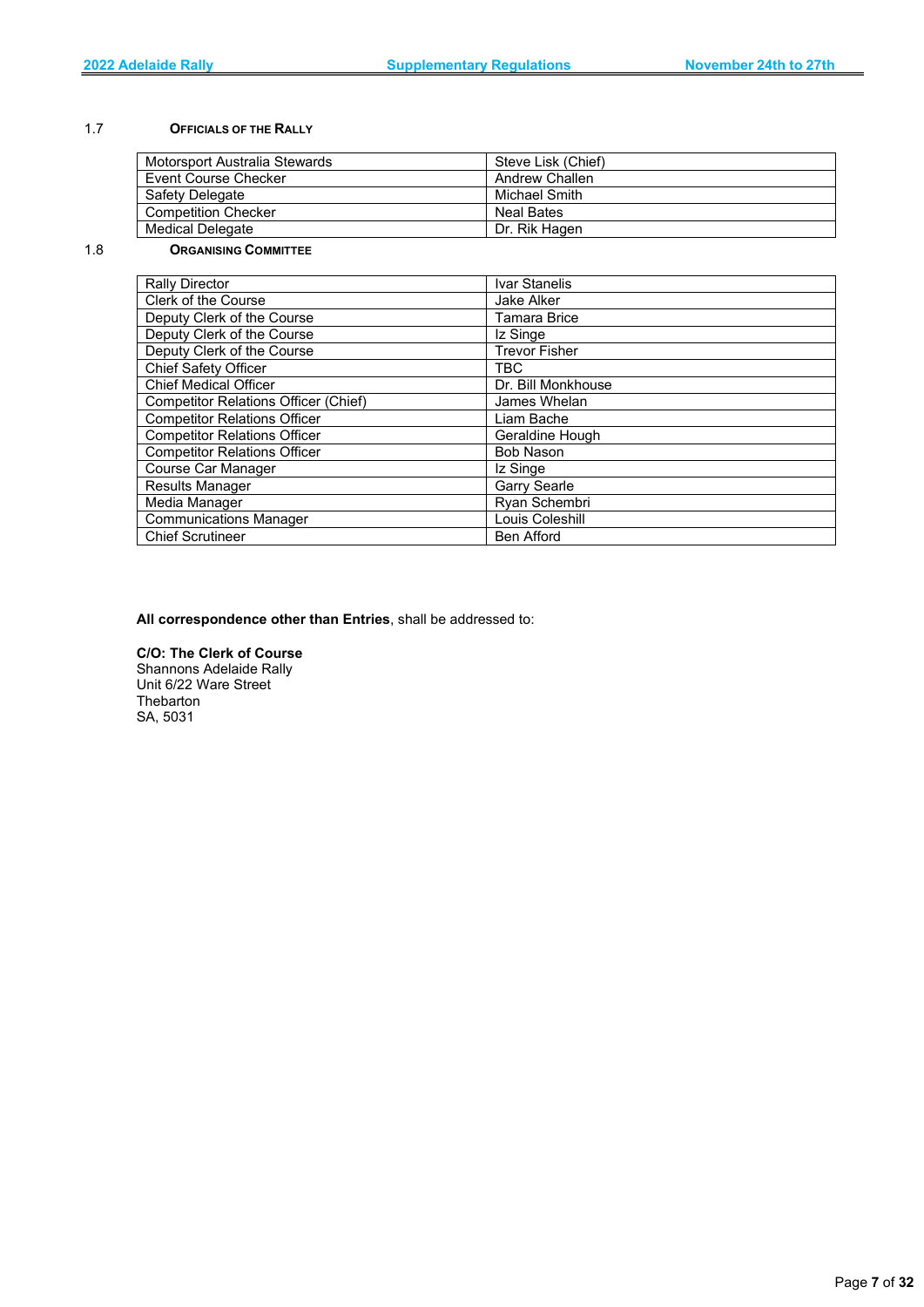### <span id="page-7-0"></span> **ARTICLE 2** − **EVENT ELIGIBILITY AND DESCRIPTION**

- 2.1 The 2022 Shannon's Adelaide Rally does not count towards any Motorsport Australia Championship.
- 2.1.1 The Competitive categories shall be Competition, Challenge, Heritage Trophy and Category S.
- 2.1.2 The Tour categories are non-competitive and shall be Prima Tour, Main Tour and Spirit Tour.
- 2.2 **Shannons Adelaide Rally** will consist of four Legs over four successive days for competition categories (Challenge and Competition, including Category S and Heritage Trophy). The Prima Tour will run only on one day of the event (Thursday 24th November) and the Main and Spirit Tours will run over 3 days being Friday, Saturday and Sunday. The rally will include up to 40 Special Stages. Special Stage 1 will be run as a shakedown, and will not be included in the results.

The **Prima Tour** will consist of several closed road stages, all of which will be part of the main event route travelled by the Challenge and Competition Categories. The Prima Tour will have a shorter transport route and finish of the Prima Tour shall be at approximately 4PM on Thursday 24th November.

**The Main Tour and Spirit Tour** will consist of Legs 2, 3 & 4 in their entirety, subject to the course being suitable for these vehicles, whereby the organisers reserve the right to alter the course accordingly.

All Special Stages and Liaisons will be on tarmac (excluding a short section of gravel following the Bradbury Stage). The Event Itinerary will be in the Road Book, which will be available to all competitors 2 weeks pre-event. The event will use public roads, with the Competition Special Stages run mainly within the Alexandrina, Adelaide Hills, Campbelltown, Burnside, Mt Barker, Onkaparinga, Mitcham and Adelaide City Council areas.

- 2.3 The Competition will be run under four categories as follows:
	- a. Competition
	- b. Challenge
	- c. Category S (Demonstration only)
	- d. Heritage Trophy (Handicap)

The Tours will be run in three groups

- a. Prima Tour (Thursday only)
- b. Main Tour (including manufacturer tours)
- <span id="page-7-1"></span>c. Spirit Tour

2.4 Competition in Legs 2, 3 & 4 will be conditional on the vehicle having started Leg 1. If a crew withdraws from a Leg, competition in the following Legs will only be available to those crews who notify a Competitor Relations Officer in writing of their intention to restart prior to 1900hrs the previous day.

2.5 Special arrangements for participation in Legs 2, 3 & 4 may be made for Tour entrants, at the discretion of the Clerk of Course, in any case where the Tour entrant could not take part in every Leg traversed by the Tour. Tour entrants are not deemed to be part of the Competition.

2.6 Under exceptional circumstances only, the organisers may permit changes of crew members during the rally, provided that the replacement crew member meets the requirements of these Supplementary Regulations.

# 2.6.1 **No crew member may be changed unless prior approval is sought from the organisers, and explicit approval has been given by the Clerk of Course.**

- 2.6.2 All competitors will comply with wristband requirements as prescribed by the organisers.
- 2.7 Unauthorised changes of crew members will be reported to the Stewards, and a penalty may apply.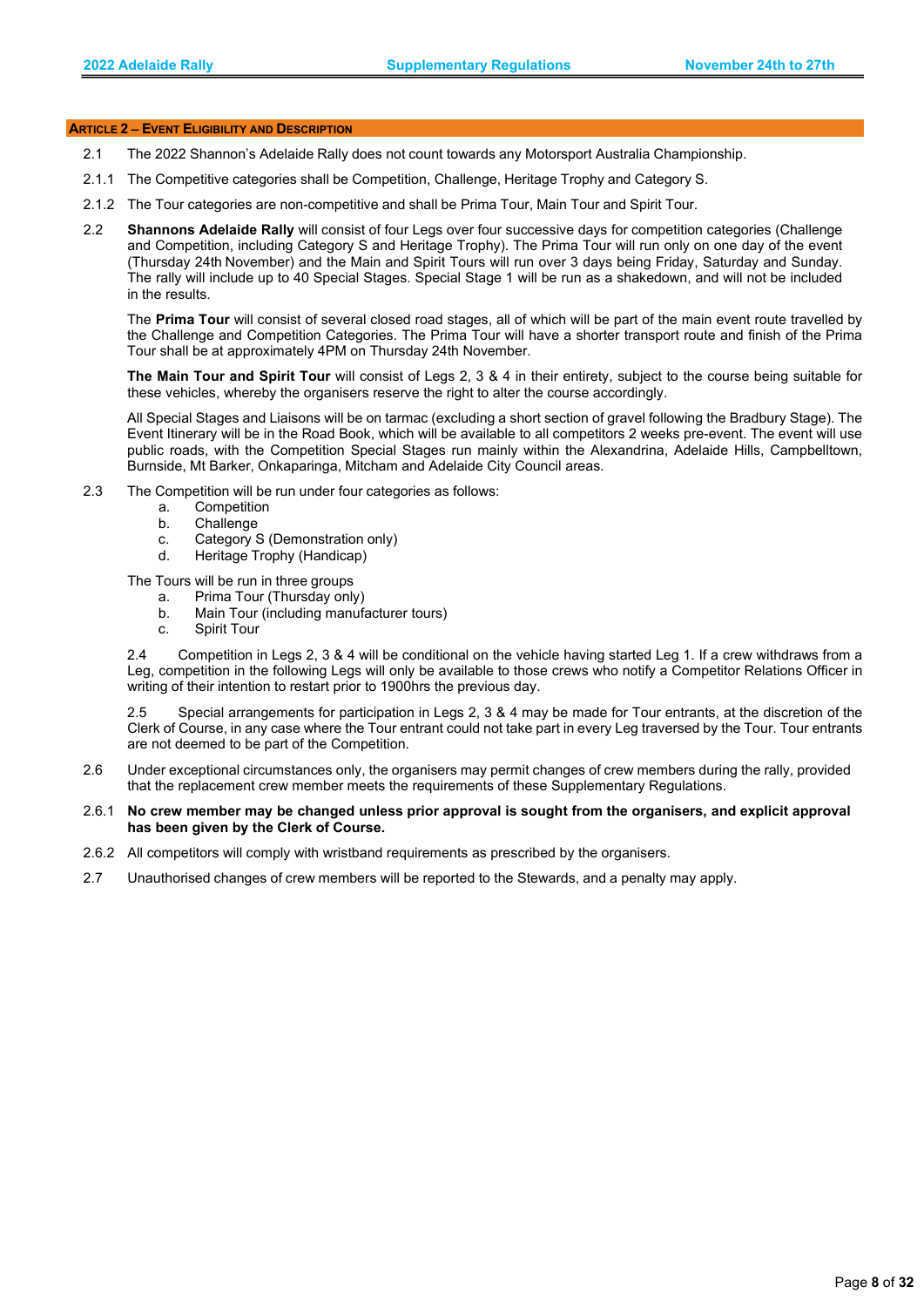#### **ARTICLE 3** − **COMPETITOR ELIGIBILITY**

#### 3.1 **Competition & Category S Competitors**

Both Driver and Co-Driver (Crew) shall hold, as a minimum, a current Motorsport Australia Rally Licence. Co-Drivers who will not drive during the event may hold a Rally Navigator Only endorsed Licence. Both Crew members are required to belong to a Motorsport Australia Affiliated Car Club.

**Apparel:** Crew members must wear, as a minimum, the apparel outlined in the current Motorsport Australia Manual; Technical Appendix - Schedule D - Apparel at Tarmac Rally National Level. Apparel must be presented at Pre-Start Scrutiny. Failure to wear appropriate apparel when competing on a Special Stage will result in a recommendation to the Stewards of a penalty which may go as far as disqualification from the Event.

#### 3.2 **Challenge Category Competitors**

The minimum requirement for Driver and Co-Driver is a Motorsport Australia Speed Licence and membership of a Motorsport Australia Affiliated Car Club. Speed Licences can be purchased directly from Motorsport Australia. For assistance in arranging Motorsport Australia Speed Licences, competitors should contact their Club, the Rally Office and/or Motorsport Australia.

**Apparel**: Crews must wear, as a minimum, the apparel outlined in the current Motorsport Australia Manual; Technical Appendix - Schedule D Apparel for a Rally/Road at Tarmac Rally National level. Failure to wear appropriate apparel when competing on a Special Stage will result in a recommendation to the Stewards of a penalty which may go as far as disqualification from the Event.

The Event has mandated that full harness seat belts (5-point harness minimum) be used by Challenge category entrants, and that crew wear a properly fitted Frontal Head Restraint to FIA 8858-2010 or 8858-2002 specification, as outlined in Schedule D of the Motorsport Australia Manual. Race seats must also be used, pursuant to Frontal Head Restraint requirements and specifications.

#### 3.3 **Spirit Tour**

The minimum requirement for Driver and Co-Driver is a Motorsport Australia Speed Licence and membership of a Motorsport Australia Affiliated Car Club. Speed Licences can be purchased directly from Motorsport Australia. For assistance in arranging Motorsport Australia Speed Licences, competitors should contact their Club, the Rally Office and/or Motorsport Australia.

Note: Convertible vehicles are not permitted in the Spirit Tour except if fitted with a hard roof and rollover protection. Targa and Spyder type vehicles with factory fitted or integrated rollover protection are permitted. All vehicles manufactured before 1 January 1985 must be fitted with a safety cage, as a minimum, a Type 2 "half cage" in accordance with the Motorsport Australia Manual; Technical Appendix - Schedule J.

**Apparel:** Non-flammable clothing from neck to wrists to ankles must be worn.

**Helmet:** The minimum standard for safety helmets is as per Motorsport Australia Manual; Technical Appendix - Schedule D Apparel, Level B. Apparel must be presented at Pre-Start Scrutiny. Gloves, Boots and Suits are highly recommended, but not mandatory. A crew member not wearing an approved helmet will not be permitted to start a special stage.

# 3.4 **Main Tour**

3.5 The minimum requirement for Driver and Co-Driver is a Motorsport Australia Speed Licence and membership of a Motorsport Australia Affiliated Car Club. Speed Licences can be purchased directly from Motorsport Australia. For assistance in arranging Motorsport Australia Speed Licences, competitors should contact their Club, the Rally Office and/or Motorsport Australia.

For entrants participating as part of a branded tour (E.g., Mercedes or Audi), in some cases licencing can be facilitated by the organising brand in conjunction with event organisers. Contact your branded tour group coordinator for more information on this.

**Apparel:** Non-flammable clothing from neck to wrists to ankles and covered shoes must also be worn.

#### 3.6 **Prima Tour**

The minimum requirement for Driver and Co-Driver is a Motorsport Australia Single Use licence which is provided as part of the entry to the Prima Tour.

**Apparel:** Non-flammable clothing from neck to wrists to ankles and covered shoes must also be worn.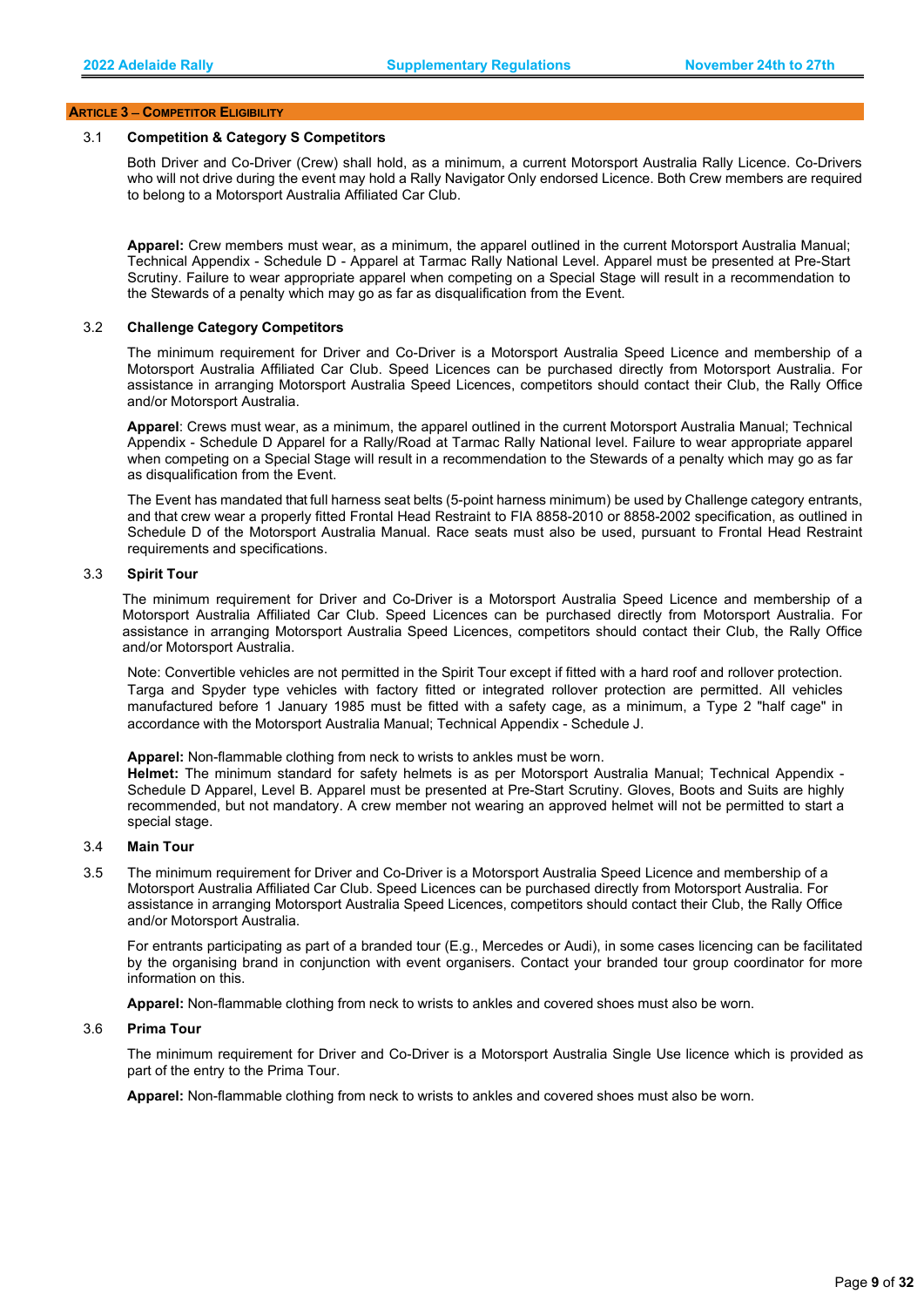#### 3.7 **Challenge Category Vehicles**

All Challenge Category vehicles are to comply with the Technical Regulations except for:

**Seats:** Must safely facilitate the use of a harness and FHR (Frontal Head Restraint)

**Harnesses:** A harness 5-point harness minimum Type A in accordance with the Motorsport Australia Manual; Technical Appendix –Schedule I

**Safety Cages and Rollover Protection:** As a minimum, be a Type 2 "half cage" in accordance with the Motorsport Australia Manual; Technical Appendix - Schedule J.

#### 3.8 **Competitors (Entrants)** − **(All Categories and Tours):**

Competitors (Entrants) that are companies, etc. or who are individuals who do not hold another competition licence which allows them to enter the vehicle shall hold the relevant Motorsport Australia Competitor Licence.

- 3.9 All Drivers and Co-Drivers who intend driving shall possess current civil driving licences issued by the appropriate state government authority (refer to NRSR EG).
- 3.10 Navigators/Co-Drivers or other Crew intending on driving the entered vehicle during the event must have filled out the application form seeking approval for permission to drive. A specific and accurate day and time, or specific stages that the different driver intends to drive must be contained within the application to the Clerk of Course. Drivers and navigators/Co-Drivers swapping duties without written applications and approvals in place will be penalised and may bedisqualified from the event. Refer Regulation 2.6.
- 3.11 Wristband requirements must be always maintained by competitors. Any breach of these requirements may be penalised at the discretion of the Clerk of Course.

#### 3.12 **No person may change roles unless prior notification is made to the organisers and explicit approval has been given by the Clerk of Course.**

# 3.13 **Driver Experience (except Main Tour and Prima Tour)**

All Drivers and Co-Drivers (i.e., crew members who intend to drive on any stages) are required to satisfy the Organisers that they have appropriate motorsport driving experience and competence to participate in the Event. Demonstrated competence can include having successfully participated in a suitable and approved driver training course or previous event or must prove they have sufficient experience in detail when filling out the event entryform.

Basic Criteria for driving (relates to driver only) experience is set out below:

**Spirit Tour-** Must have driven the entered vehicle at speed on a circuit, or other speed event within the last 12 months or must have used the vehicle in the Main Tour Category of the event previously.

**Challenge –** Must have competed in Challenge Category or equivalent previously or must have participated in the Spirit Tour in the vehicle previously or at least two speed events or circuit events at speed in the vehicle.

**Competition –** Must have driven in Gravel or Tarmac Rally Competition Previously within the last 3 years or competed as a driver in Challenge Category or equivalent within the last 2 years.

The Clerk of the Course must be satisfied as to the acceptable motorsport driving experience of all crews. The Clerk of the Course reserves the right to refuse to permit a Driver or Navigator who, in their opinion, has failed to demonstrate sufficient motorsport competition experience from participating in his or her nominated category. The Clerk of the Course also reserves the right to downgrade any entry to a lower category.

Entries may be refused in accordance with the NCR's of the current Motorsport Australia Manual. Entrants may be directed to undertake training or additional briefings depending on experience.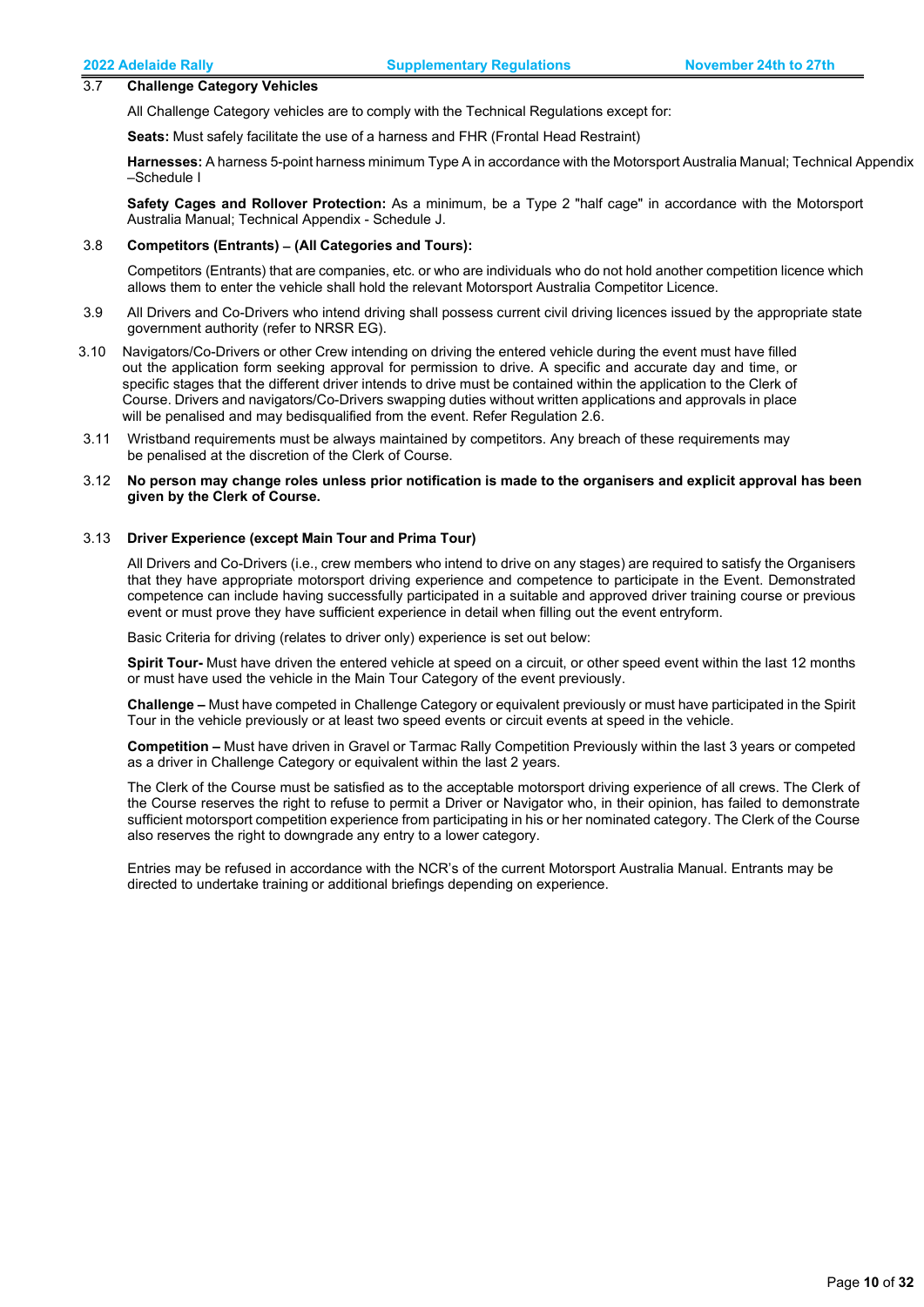#### **ARTICLE 4 - VEHICLE ELEGIBILITY**

#### **General**

4.1.1 The Event is intended for Production Cars, categorised as Classic and Modern Sports Cars, Sedans and Utility Vehicles, being four-wheeled vehicles, capable of legally carrying 2 persons minimum. **Only Closed Cars will be eligible for entry in Competition, Category S or Challenge Categories** The acceptance of entries of Low Volume cars as defined by Motorsport Australia Tarmac Technical Regulations Article 3 shall be at the discretion of the Organisers. Competitors intending to enter such cars shall make application to the Organisers prior to lodging an entry.

All competing vehicles shall comply with Motorsport Australia Manual; Technical Appendix - Schedule A and B. COMPETITION and CHALLENGE– all vehicles shall comply with ONE of the following technical regulations:

- 2022Tarmac Rally Technical Regulations Classic
- 2022 Tarmac Rally Technical Regulations Modern
- Targa Australia Technical Regulations
- Group 3C Production Rally Cars (PRC)
- Classic Rally Car Regulations
- Historic Rally Car Regulations
- Group G2 Regulations

NOTE: CHALLENGE vehicles have exemptions in relation to roll cage, seats, and harnesses.

NOTE: CHALLENGE vehicles have exemptions in relation to engine block type and material (free), Intercoolers (free), gearbox (free), intake pipework, intake manifolds and associated intake system components (all free), turbo manifolds (free) and wheel size and diameter (free).

NOTE: CHALLENGE vehicles with replacement turbochargers/superchargers or turbocharger/supercharger devices added to normally aspirated engines must provide dyno sheets and sign a legal statement in relation to the power level of the vehicle being less than 290 kw at the wheels for Modern Challenge vehicles and less than 220kw at the wheels for Classic Challenge vehicles.

CATEGORY S (DEMONSTRATION CATEGORY) - Entries in this category are accepted at the sole discretion of the organisers. Category S cars must meet General Safety requirements and, as a minimum, have rollover protection, seats, and harnesses, all complying with Motorsport Australia Tarmac Rally Regulations to be eligible for consideration to be included in Category S. The stage times of Category S vehicles will be published but entrants must still comply with the RSP and other speed limiting zones and must not exceed a top speed limit of 180kph on any closed road stage. Category S vehicles will not be eligible for trophies.

Each entrant in COMPETITION, CHALLENGE OR CATEGORY S is required to complete and submit a Vehicle Identity Form in the form which published on the Event website.

SPIRIT TOUR, MAIN TOUR– Must meet general safety requirements shown at 4.1.1(ii)

PRIMA TOUR – Must be road registered vehicles.

- 4.1.1(i) General Safety Requirements for COMPETITION, CHALLENGE and CATEGORY S CARS shall consist of:
	- First Aid Kit A weatherproof first aid kit complying with the current Motorsport Australia Manual National Rally Standing Regulations
	- Fire Extinguishers compliant with the current Motorsport Australia Manual; Technical Appendix Schedule H. Accepted fire extinguishers or systems include:
		- Plumbed-in fire extinguishers ('Fire Bombs'as well as hand held extinguisher
		- Hand-held fire extinguishers, securely mounted by a metal bracket, within reach of vehicle occupants when seated, with a total capacity of 2kg, and meeting Australian Standard S1841.5 – ABE Powder.

No specification of extinguisher is required for devices or systems fitted which are supplementary or additional to those required above.

- Reflective Hazard Triangles complying with the current Motorsport Australia Manual National Rally Standing Regulations.
- Harness Belt Cutter each vehicle must carry two devices that are designed for the cutting of a safety harness. Each belt cutter must be mounted within easy access of the driver and the co-driver/navigator.

4.1.1(ii) General Safety Requirements for SPIRIT TOUR and MAIN TOUR vehicles shall consist of:

- Seat Belts The vehicle must be fitted, as a minimum, with a lap/sash type seat belt complying with the requirements of AS2596 or another standard as listed in the Motorsport Australia Manual; Technical Appendix - Schedule I, which are properly adjusted, and must always be worn by crew members when the vehicle is in motion.
- First Aid Kit A weatherproof first aid kit complying with the current Motorsport Australia Manual National Rally Standing Regulations
- Fire Extinguisher compliant with Schedule H of the current Motorsport Australia Manual; Technical Appendix Schedule H.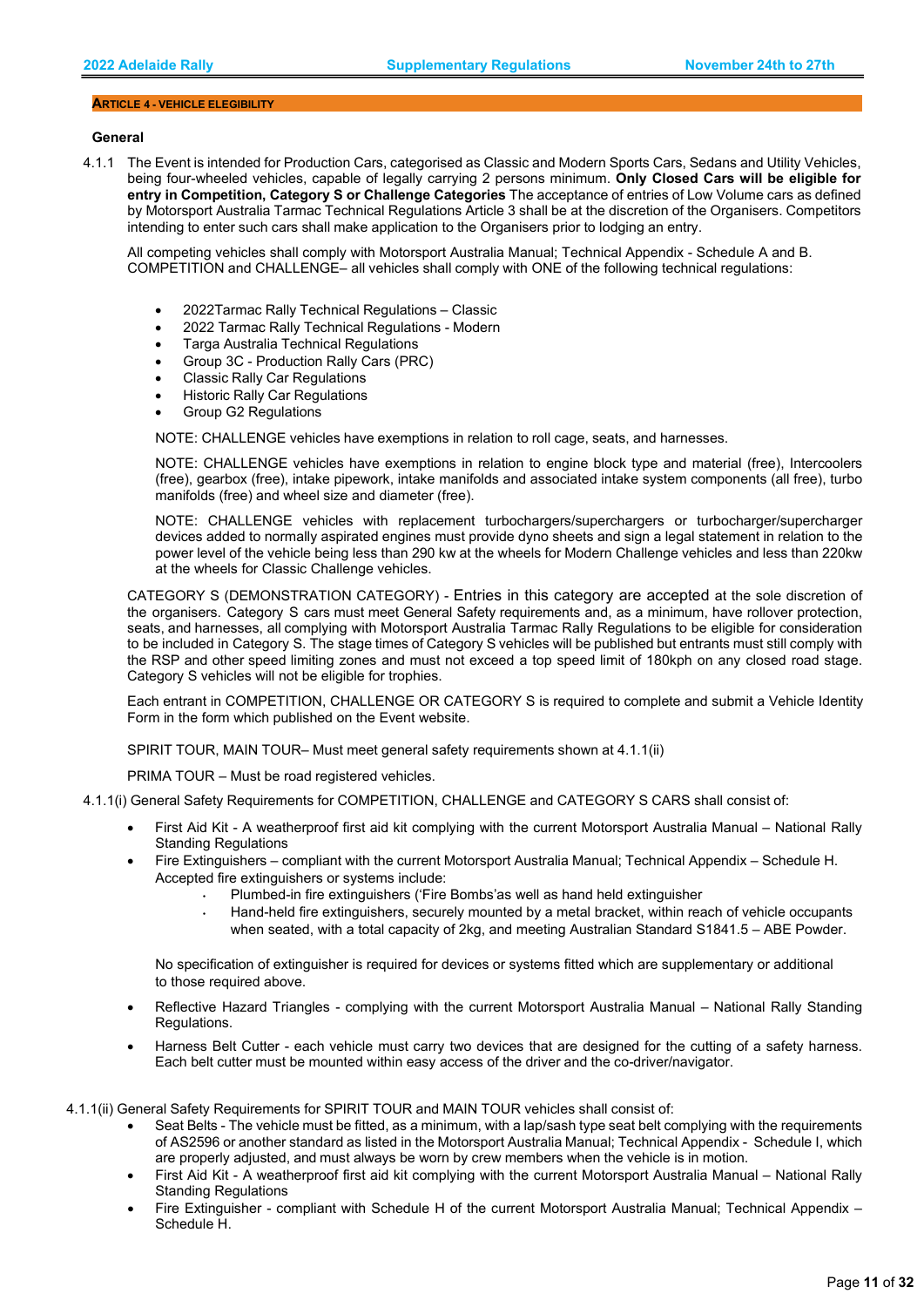Accepted fire extinguishers or systems include:

- Plumbed-in fire extinguishers ('Fire Bombs') in addition to a hand held extinguisher
- Hand-held fire extinguishers, securely mounted by a metal bracket, within reach of vehicle occupants when seated, with a total capacity of 2kg, and meeting Australian Standard S1841.5 – ABE Powder.

No specification of extinguisher is required for devices or systems fitted which are supplementary or additional to those required above.

- Reflective Hazard Triangles complying with the current Motorsport Australia Manual National Rally Standing Regulations.
- 4.1.1(iii) Any vehicle registered in Queensland under the "Transport Operations (Road Use Management—Vehicle Registration)Regulation 1999" require a Compulsory Third-Party Insurance (CTPI) extension valid for this event.
- 4.1.2 If, at the Pre-Start Scrutiny, the vehicle does not conform to the relevant event eligibility regulations, one of the following shall occur:
	- the vehicle is to be altered to conform; OR
	- the vehicle is to be reclassified; OR
	- a minor ineligibility notice is issued, in accordance with Motorsport Australia NCR's; OR
	- the vehicle shall be prevented from starting the Event.

If a vehicle fails the initial scrutiny due to eligibility problems, it shall be re-presented at a time notified by the Chief Scrutineer, as applicable, albeit not later than shown in the Event Programme. If, at any required Post-Event Scrutiny, the vehicle does not conform to the relevant eligibility regulations, the matter will be referred to the Stewards of the Meeting. If a non-compliance case is proven, a penalty of disqualification will apply, in addition to any other penalty deemed appropriate by the Stewards.

- 4.1.3 At all times the onus of proof of eligibility of the vehicle and/or components, whether options or not, shall be the responsibility of the competitor by way of homologation papers, parts manuals, workshop manuals and/or other documents deemed acceptable by the Clerk of Course or Stewards.
- 4.1.4 All vehicles shall be registered for use on public roads. State Authorities, Concessional or Conditional Registration or **South Australian Unregistered Vehicle** will be allowed. However, the onus is on the competitor to ensure all statutory requirements relating to the use of the Concessional/Conditional Registration or Temporary Road Permit have been met. **Temporary Road Permits from other states are not valid in South Australia.**
- 4.1.5 The Organisers reserve the right not to accept a vehicle and/or vehicle/driver combination. Acceptance of a specific vehicle in a previous event year or another similar event shall not mean that the vehicle will be automatically accepted for this event.
- 4.1.6 Vehicles will be grouped into Classes of similar Technical Regulations and Capacity. Challenge crews will not be moved into Competition Category.
- 4.1.7 For CHALLENGE, COMPETITION and CATEGORY S cars, vehicle battery locations are to be indicated on the outside of the vehicle, in a position as close to the internal battery location as is possible. The location marker shall be a Blue Triangle measuring 150 mm along each side.
- 4.1.8 If a video or any other type of camera is carried in a competition vehicle during Special Stages where the camera is a small separate unit (e.g. "Go Pro" or "Lipstick" style), it need not be fitted inside a cradle, but the camera shall be mounted securely in a location that does not interfere with head or body protection in the possible event of rollover.

Suction Cup mountings used externally must have an additional tether fitted. Suction cups used internally must be fitted with a secondary measure of reinforcement. Cloth tape affixed around the suction cup will be accepted as a secondary reinforcement.

Cameras mounted on external body work must remain within 100mm of the profile and surface of the vehicle when viewed from the front or behind.

# 4.2 **Competition Category Vehicles**

Competition Category vehicles shall be the subject of a current Motorsport Australia Log Book. Challenge and Category S cars do not require a log book.

#### 4.3 **Categories**

All crews entering 2022 Shannons Adelaide Rally, will compete under one of the following four Categories of which awards will be presented;

- Challenge Classic
- Challenge Modern
- Competition Classic
- Competition Modern

Cars entered in Classic Competition shall also be eligible for the Heritage Trophy award. Category S, Spirit Tour, Prima Tour and Main Tour cars are not competing for awards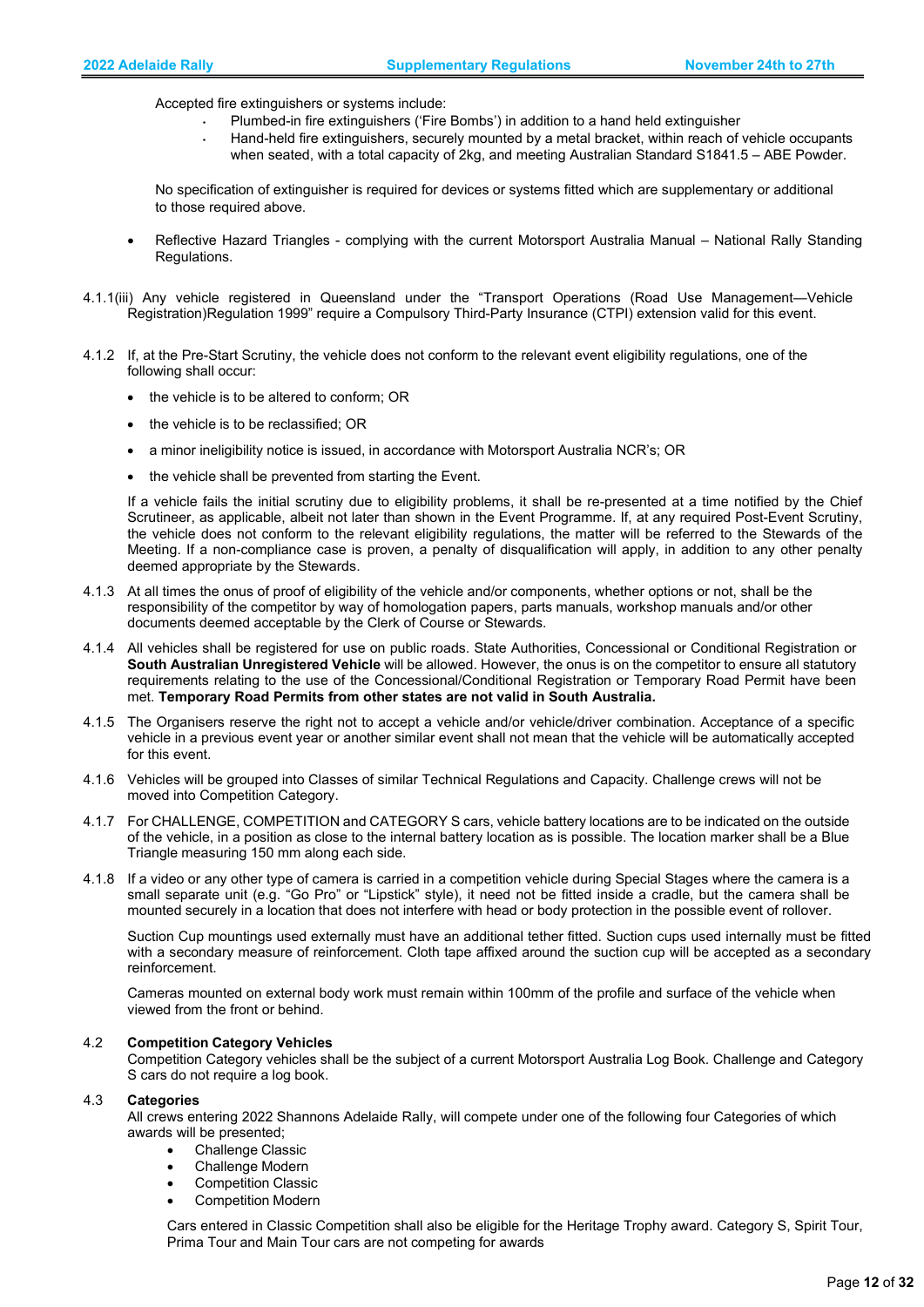# 4.4 **Classes**

The organisers reserve the right to create class awards paired with capacity and year of manufacture. The details of which may be supplied in further regulations.

There are no Classes in the Tours. No competition trophies will be awarded. The Organisers reserve the right to present Awards for non-performance activities.

#### 4.5 **Invitation Entries (Category S)**

At the Organisers discretion, a vehicle which does not comply with the eligibility requirements of either of the Competition or Challenge Categories, as defined in these Supplementary Regulations may be accepted into the Invitational Category at the sole discretion of the Organisers. Cars will be required to comply with the required safety standards and would be expected to be within the spirit of the event. The crew shall comply with all Motorsport Australia licensing and apparel requirements. Regardless of times posted, Category S competitors shall not be eligible for trophies or celebrated as Outright winners.

#### 4.6 **Fuel**

Motorsport Australia; Technical Appendix - Schedule G permitted Commercial Fuel or Racing Fuel may be used.

E85 fuel is permitted.

#### **4.7 Wheels and Tyres (for Competition Category only)**

#### 4.7.1 **Maximum number of tyres permitted**

A maximum of twelve (12) tyres are permitted for use during the Event. For those crews intending to use "drytyres in dry conditions, it is strongly recommended that they reserve from their maximum of 12 tyres at least 4 tyres suitable for use in wet conditions (eg, road tyres with rain grooves or "wet" R Formula tyres) and that these (and at least one spare of the same type) be pre-mounted on rims carried by their service crew such that they are available for immediate use should weather conditions change during a Leg.

All tyres must be legal for road use in Australia.

It is prohibited for a competing vehicle to use or carry unmarked tyres at any time and any breach will result in a recommendation to the Stewards of the Meeting of a penalty which may go as far as exclusion from the Event.

- 4.7.2 Notwithstanding Articles 7.11(e), (m), (n) and (o) of the Motorsport Australia Tarmac Rally Technical Regulations (Classic), for vehicles entered in Competition Classic wheel make and construction are free provided they meet the load carrying capabilities of the vehicle. Wheel diameter and width is free up to a maximum of 17" diameter and 9" wide unless the original wheel is larger in diameter and/or width in which case the original wheel size, in both diameter and width, is permitted to be used and tyre aspect ratio is free. All other provisions of Article 7.11 of the Motorsport Australia Tarmac Rally Technical Regulations (Classic) continue to apply.
- 4.7.3 Notwithstanding Articles 8.1(c), M1.11, M2.10 and M3.10 of the Motorsport Australia Tarmac Rally Technical Regulations (Modern), for vehicles entered in Competition Modern and which were manufactured prior to 1 January 2008, wheel diameters and width may be varied plus or minus 2 inches from the manufacturer's specifications and tyre aspect ratio is free. All other provisions of Article 8.1 of the Motorsport Australia Tarmac Rally Technical Regulations (Modern) continue to apply.
- 4.7.4 For vehicles entered in Competition Modern which were manufactured on or after 1 January 2008, Article M3.10 of the Motorsport Australia Tarmac Rally Technical Regulations (Modern) does **not** apply and instead the following size allowances apply to the standard wheel sizes available for the model of the vehicle not including any options or variants:

(a) Vehicles originally fitted with 16" diameter wheels or smaller may increase their rim size up to a maximum of 17" diameter and 8" wide providing that no body panel modifications are required other than the internal 'lipping' of the front and rear guards.

(b) Vehicles originally fitted with 17" diameter wheels or larger may not increase or decrease their rim diameter or width and cannot make any body panel modifications other than the internal 'lipping' of the front and rear guards.

4.7.5 The marking of tyres is mandatory and will be carried out prior to the start of the event at Parc Ferme, for tyres mounted on competing vehicles, and any available spares. Any additional spare tyres may be marked at service parks.

Scrutineers shall be considered judges of fact for all matters relating to wheels and tyres. A 5 minute penalty will apply for each additional tyre above the maximum that is marked and used.

A marked spare tyre can be exchanged for an alternate spare tyre, by approval of the Chief Scrutineer. The unused spare must be presented during the exchange.

4.7.6 **Warm-up of Brakes/Tyres** − Crews are banned from the warming-up of brakes and tyres on any liaison.

#### **NOTE: Any instances of this behaviour will be reported to the Stewards, and penalties may apply.**

4.7.7 Violation of road traffic laws when on open roads is illegal, and any crew observed driving in a dangerous manner will be reported to the Stewards of the Meeting for a penalty to be applied, in addition to any penalty that may be applied by the Police.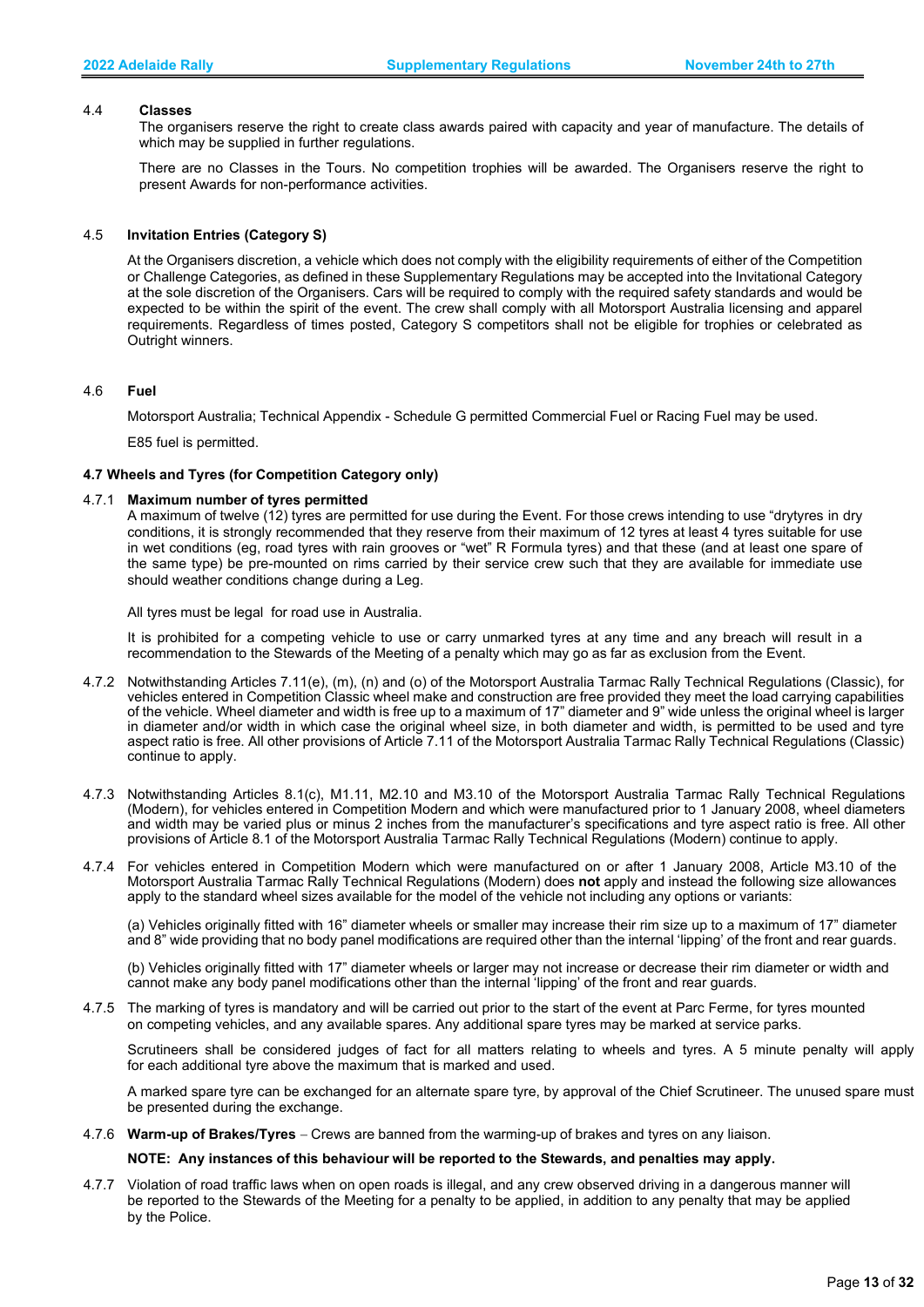#### **4.8 Numbers and Signage**

- 4.8.1 All Event signage shown in Appendix I of these Regulations must be affixed to the vehicle prior to passing a Pre-Event Scrutiny and remain on the vehicle for the duration of the Event. Failure to meet this condition will result in the Crew being reported to the Stewards of the Meeting for consideration of a penalty. Competitors may be required to pay for any replacement signage.
- 4.8.2 The Organisers reserve the right to issue additional event sponsors decals and shall require them to be displayed prominently on all competing vehicles.
- 4.8.3 Driver and Co-Driver names may be displayed on both sides of the vehicle, on the rear side glass, in accordance with NRSR VG in the current Motorsport Australia Manual; except vehicles without rear side glass, which may display them on the upper, rear section of the front mudguards.

#### <span id="page-13-0"></span>**ARTICLE 5** − **ENTRY FORM, ENTRIES AND ENTRY FEE**

- 5.1 Intending competitors are required to submit the Entry Form, which shall be accompanied by a Deposit of \$500 or the Entry Fee in full. The Deposit is non-refundable unless the entry is rejected by organisers.
- 5.2 On receipt of a fully completed and approved Event Entry Form via www.adelaiderally.com.au, the Competitor will benotified if their entry has been accepted.
- 5.3 The full entry fee for a car and two-person crew shall be as per the following schedule:

Prima Tour - \$895 Main Tour - \$2365 Spirit Tour - \$2895 Challenge - \$3395 Competition-\$4400

#### *Prima Tour entry fees are required to be paid in full on application.*

Please note: Payments made by credit card will be charged an additional transaction fee of 2.0%. Payments via bank transfer may be arranged by contacting the organisers.

#### 5.4 **Fee Payment**

Once the deposit has been paid and confirmation received that the entry has been accepted, payment is due in full by either of the following methods;

a) pay the total balance due within 4 weeks after confirmation of the entry being accepted, or

b) arrange a direct deposit or credit card instalment plan, acceptable to the Organisers, within 7 days of the entry being accepted.

All entry fees must be paid in full prior to the entries closing date of 26th October 2022. Competitors will only receive the Road Book after the Entry Fee has been paid in full.

## 5.5 **Payments will be accepted via credit card (Visa, MasterCard) or may be pre-arranged to be paid viabank transfer. Details are on the Official Entry Form.**

- 5.6 Entries open on the issue of these Supplementary Regulations
- 5.7 Entries close on October 26th at 8:00pm.

The number of entries will be limited to 440 including the Prima Tour. Entries will be accepted and confirmed based on date order of receipt of the completed Entry Form and associated deposit or full fees paid.

The organisers reserve the right to accept or refuse any entry in the interests of the Event at any time up to the first day of competition.

- 5.8 The fully paid entry confirms that the following will be provided to competitors:
	- a) Motorsport Australia Public Liability and Personal Accident insurance for all crew members.
	- b) Set of all official maps and/or Road Book route instructions
	- c) Two door panels with car numbers, rally signage and any additional event sponsor decals as issued<br>d) RallySafe vehicle tracking system hire (Unit Only)
	- RallySafe vehicle tracking system hire (Unit Only)
	- e) 2 x Finishers Medallions, presented to all finishers.
	- f) Provision of the Rally Box
- 5.9 By entering the Event, Competitors and participants agree to be responsible to pay any costs incurred by the Organisers with respect to damage to Third Parties' property and/or assets caused by any incident that the crew may be involved in during the event. This includes bollards, water barriers or other items that may be used as chicanes or road delineators. It may also include oil and fuel damage to tarmac and grass surfaces in Parc Fermé.
- 5.10 Crews also agree to pay for any damage they cause to fences and other structures upon written demand from the organisers. Failure to pay will be reported to the Stewards and a penalty may be applied – up to disqualification from this and future events which may affect participation in other events. Additional legal action will be taken to recover costs, as deemed necessary by the Organisers.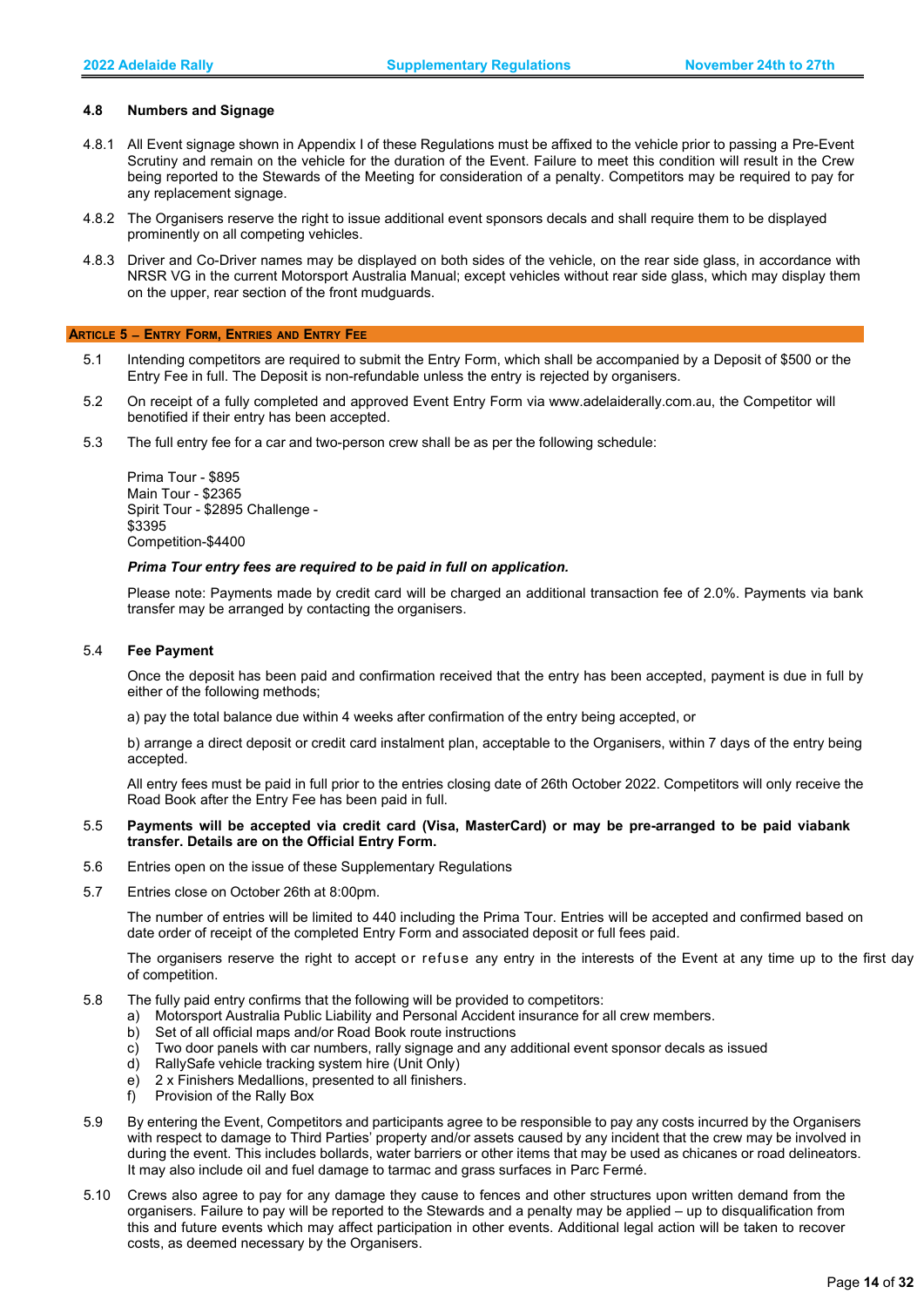- 5.11 Where the nominated Competitor is a legal entity, or in any other case not part of the crew, the Driver named on the entry form will be held responsible for all liabilities and obligations of the Competitor (entrant) for the entirety of the Event.
- 5.12 The Organisers reserve the right to accept or reject any entry nomination at their sole discretion and without explanation, in which case all fees paid shall be refunded in full. (Refer current Motorsport Australia Manual – NCR's).

#### **5.13 Alteration to Entries**

- 5.13.1 The competitor may apply to change any crew member up until 5PM on Wednesday 23 November 2022, upon written application to the Organisers, and at the sole discretion of the Organisers. Substituted crew members' licences and other documentation shall be fully in order for acceptability in the category entered. If there is a discrepancy, the Competitor (entrant) will either downgrade the category (i.e., From Competition to Challenge), or withdraw, as applicable.
- 5.13.2 The entered/competing vehicle may be changed up until 5PM on Friday 18 November 2022, upon written application to the Organisers, and at the sole discretion of the Organisers. Should the eligibility of the substituted vehicle be unacceptable, the Organisers reserve the right to reject the substituted vehicle without explanation or alternatively reclassify the entered vehicle from the Competition Category to Challenge or Invitational Category. The substituted vehicle shall be satisfactorily scrutineered to be eligible for acceptance.
- 5.13.3 Any change of vehicle after the start of the event will result in the entry being changed to Invitational, see Article 4.5.

#### **5.14 Entry Refunds**

Entry withdrawals will only be accepted in writing.

Should the entry be withdrawn prior to the commencement of the Event, the entry fee refund structure is as follows:

- Those unable to attend the event due to South Australian Government implemented border restrictions prohibiting fully vaccinated, entered crew members from entering South Australia at the time of the event are subject to a full refund of entry fees paid.
- Refunds requested prior to Close of Entries will be considered on a case by case basis. An admin fee of upto \$450 may be deducted from any funds already received or 100% of the fully paid entry fee may be credited towards the 2023 Adelaide Rally.
- If a refund is requested after the Close of Entries and greater than 7 days from the event starting, 60% of the entry fee may be refunded or 70% of the fully paid entry fee (including GST) may be credited toward an entry fee for Adelaide Rally 2023.
- If the withdrawal is requested within 7 days of the event starting then 50% of the entry fee may be refunded or 60% of the entry fee credited to Adelaide Rally 2023.
- Where credits are given towards the 2023 Adelaide Rally, should the credit not be used, there shall be no further credit or refund beyond the 2023 Adelaide Rally.
- In any case of credit, the \$500 deposit (as at 5.1) is non-refundable.

#### <span id="page-14-0"></span> **ARTICLE 6** − **SERVICING AND REFUELLING**

- 6.1 Only one official service vehicle per competing car starting the rally may provide service throughout the rally. This vehicle must be clearly identified by means of a "Service Crew" windscreen sticker issued by the Organisers and affixed to the centre top of the windscreen. This vehicle is the only service vehicle that will be permitted into the Service Parks. Applications may be made for Service Crew stickers to Geraldine Hough on [Geraldine.Hough@bigpond.com.](mailto:Geraldine.Hough@bigpond.com)
- 6.2 Up to eight persons per competing car starting the rally may register as Service Crew.
	- (i) The speed of the cars in the Service Park shall not exceed 10km/h; failure to comply with this limit shall result in a penalty to the corresponding competitor which will be applied by the Stewards of the Meeting.
- 6.3 All Competition and Challenge vehicles will be placed into Parc Fermé at the end of each Leg.

Under exceptional circumstances only, vehicles may be removed from the overnight Parc Fermé with the permission of the Organisers, to be taken to a workshop or other place of vehicle repair. Written approval is required from the Competitor Relations Officer before the car is to depart Parc Fermé. These vehicles must return to the Overnight Parc Fermé by 0700hrs on Friday, Saturday or Sunday morning and may be subject to inspection by the scrutineers before being allowed to start the following Leg.

6.4 Service Crew and/or Competitors will have access to Parc Fermé for 1 hour prior to departure time on each Leg for the purposes of cleaning the car. Crews will need to provide their own water. It would be preferable to use a waterless cleaning product.

In Service Parks, cars may only be washed by use of a sponge from a bucket. Where oils, solvents and degreasing fluids are used all residues must be securely contained and not be allowed to come in contact with the ground. The use of pressure cleaners is prohibited. Breaches noted by an official of the rally will result in a report to the Stewards of the Meeting with a recommendation that a fine be applied. A list of nearby car washing facilities will be provided in the Rally Guide. The washing of cars in commercial car washes along the route is acceptable.

Under NO circumstances is a competitive vehicle allowed to be serviced in parc feme. This includes, but is not limited to: jacking up of the vehicle, tyre changes, fluid or oil removal/ top up, etc.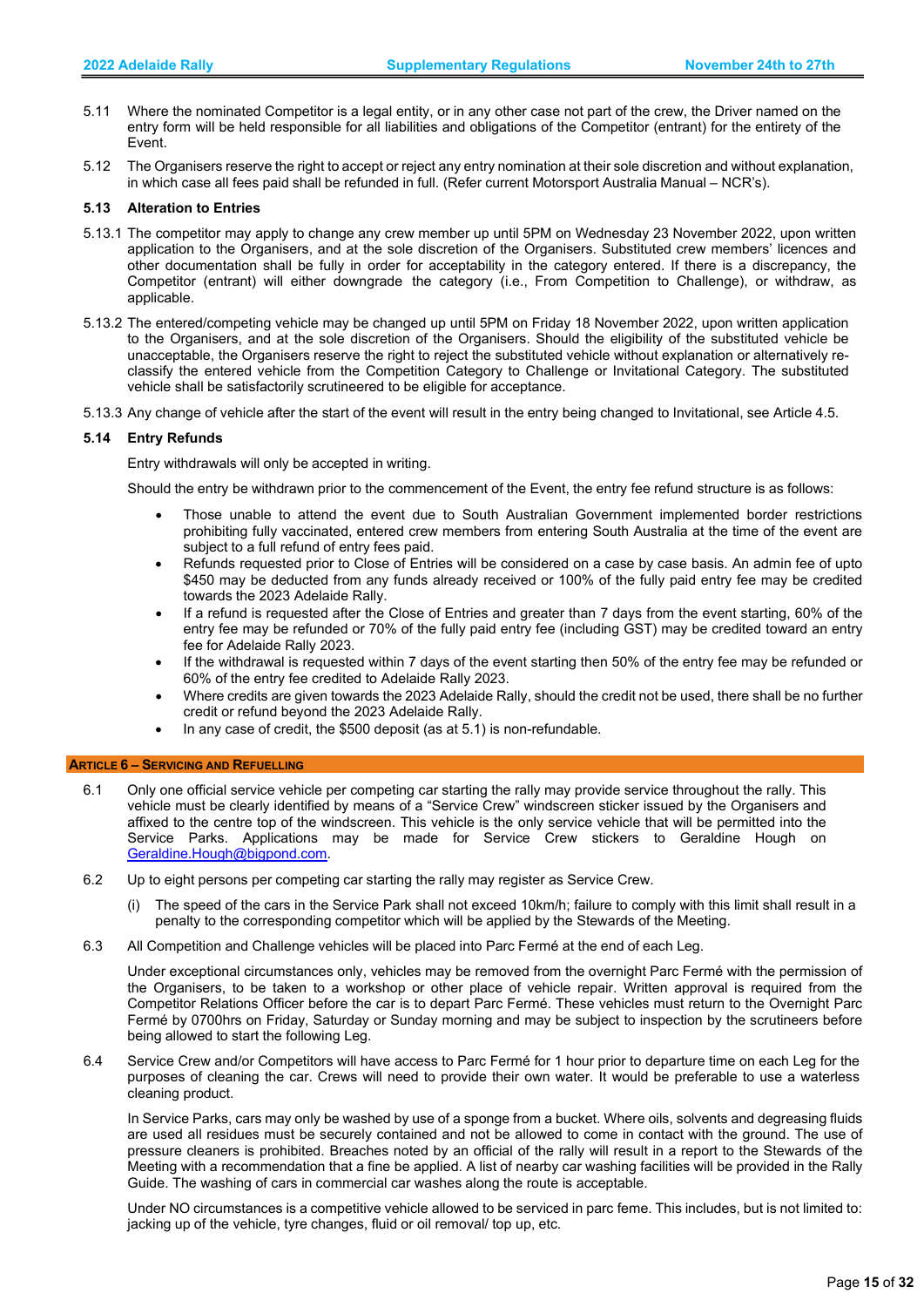Servicing must be completed in the service park in the North Eastern area of Victoria Park, Adjacent Wakefield Rd as per the map provided in the Guide to the Event. This must be done prior to returning the vehicle to Parc Fermé within the time allowed and cannot exceed late time without penalty.

- 6.5 Refuelling is only permitted at **service station forecourts along the route or Event organised fuel stops. Details of the locations of refuel zones and service parks will be provided in Further Regulations. This applies from the Start.** Conditions of refuelling are:
	- (i) Up to two Service Crew members per competing vehicle will be permitted into the refuel zone. Accreditation for both crew members must be displayed at all times.
	- (ii) Road side refuelling is not permitted at any time. **All refuelling must occur on approved service station forecourts** or Event organised fuel stops.
	- (iii) Electric fuel pumps must comply with the relevant Standards Australia standard for pumping the specific fuels.
	- (iv) Decanting of fuel between containers may only be done at service station forecourt or bunded storage area.
	- (v) The Organisers strongly recommend either refuelling from service station pumps or a closed hand pump system.
	- (vi) The responsibility for refuelling is incumbent on the crew alone and must be done in a manner which ensures that no fuel is spilt.
	- (vii) Engines must be switched off throughout the refuelling operation.
	- (viii) It is recommended that the crew remain outside the car during refuelling; however, should they remain inside, the safety belts must be unfastened and door open.
	- (ix) The Organisers recommend that all service crew personnel wear neck to wrist to ankle fire resistant clothing, balaclava and fire-resistant gloves, all to an appropriate standard, during refuelling.
	- (x) It is recommended that an anti-static/grounding strap be connected between any fuel containers and the vehicle being refuelled.
	- (xi) In the event of a breakdown, the car concerned may be pushed out of the refuel zone by the crew members, officials and team members without incurring any penalty. An external battery may be used immediately before the exit of the refuel zone away from any refuelling activities.

**(xii) Any breaches of the refuel regulations will be reported to the Stewards of the Meeting for consideration of a penalty of up to 30 seconds per offence pending proof of the breach being supplied.**

- 6.5.1 A Supplementary Refuel may be located along the route. Specific details of these locations will be provided in the Road Book and Rally Guide or further regulations. One service vehicle and up to two service crew members per competing vehicle will be permitted into this area. Accreditation for the service vehicle must be displayed at all times.
- 6.6 Competing crews will be penalised for the misconduct of their service crews. Any observed misconduct of a service crew will be reported to the Stewards for consideration of penalties up to and including disqualification.
- 6.7 Competitors are reminded of bush fire dangers and the civil penalty for throwing lit matches, cigarettes, etc., from vehicles, intentional or un-intentional lighting of a fire, and for continuing with a faulty exhaust system. Such offences are punishable by fines of \$500, up to life imprisonment.

# <span id="page-15-0"></span> **ARTICLE 7** − **CREW BRIEFING**

- 7.1 An online briefing and a physical briefing (or further virtual briefing, subject to Covid-19 restrictions) must be attended by Challenge, Competition, Category S & Spirit Tour Categories. The briefing is mandatory for both crew members, who shall sign the briefing attendance register prior to the commencement of the briefing and be present for its entirety. See Event Programme and/or Further Regulations for time and location.
- 7.2 **All Competition, Challenge, Category S, and Spirit Tour Crews** (including Tour Leaders) are required to complete the online drivers briefing via the Event Portal - Failure to action these items voids participation in the event.
- 7.3 Tour participants will undertake daily briefings with their Tour Leaders prior to the start of the day's activities. Drivers must complete the online briefing via the Event Portal.
- 7.4 A fine of \$110 per crew member may be levied at the discretion of the Stewards of the Meeting for not attending any scheduled briefing as required by the Organisers and the crew member will be required to attend a separate briefing at a time and place prescribed by the Clerk of the Course.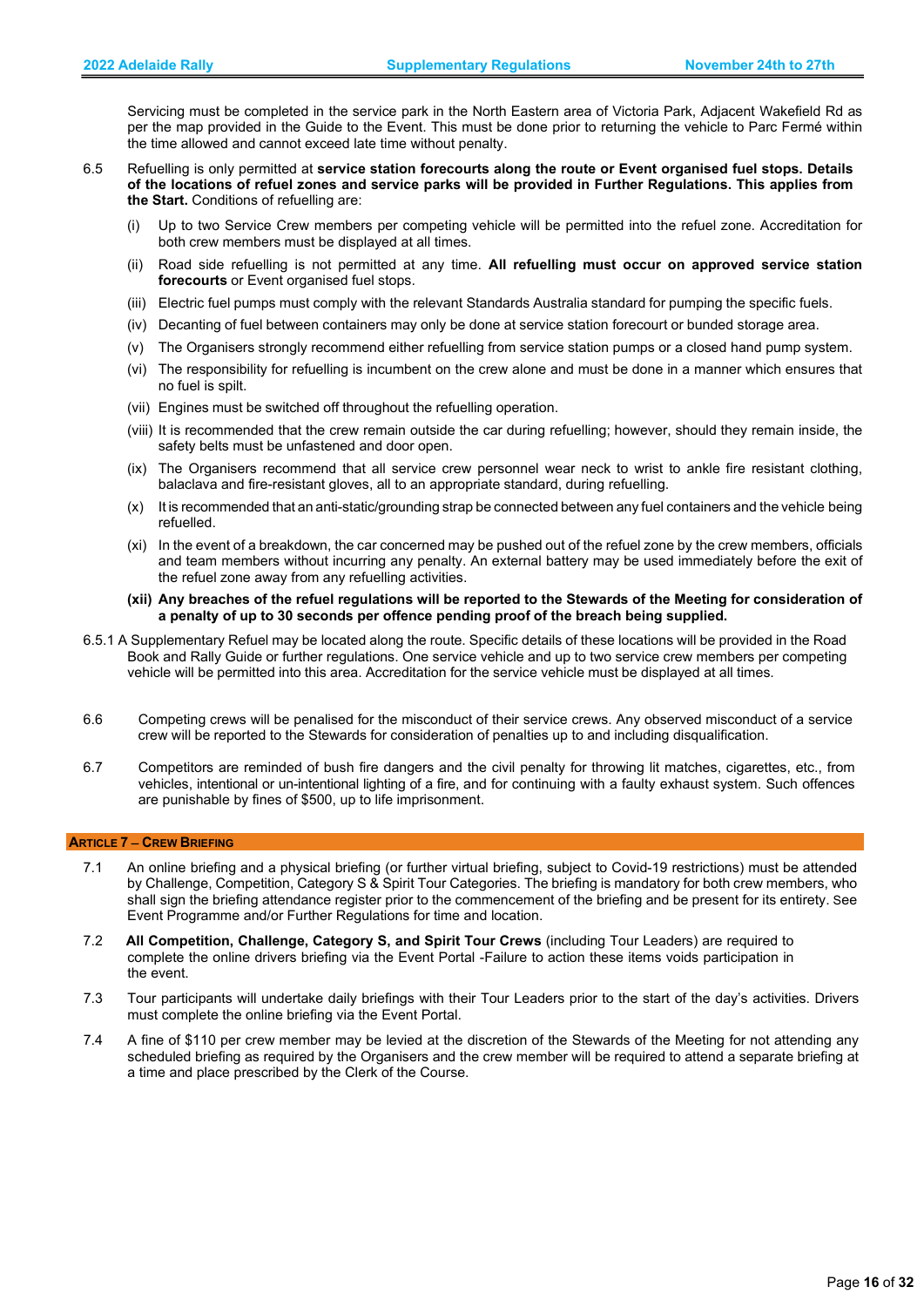#### <span id="page-16-0"></span> **ARTICLE 8** − **RECONNAISSANCE**

- 8.1 Reconnaissance of the course will be permitted from the date of issue of the Reconnaissance Notes and will be based on designated markings on the road delineating each stage. In the interest of community relations, Reconnaissance should be kept to a maximum of 2 passes per stage per day.
- 8.2 The use of any entered vehicle for reconnaissance is forbidden where the vehicle is branded with any event branding, stickers, or signage supplied by the Event or Organisers.
- 8.3 Reconnaissance must be conducted within the designated speed limits and respecting all other traffic laws. Crews are advised that the Road Traffic Act will remain in effect for the duration of reconnaissance and that all road rules must be observed (e.g. complying with advisory signs, obeying speed limits imposed and keeping to the left).

During reconnaissance, roads **WILL NOT** be closed, and crews are advised that they **DO NOT** have priority over other road users. Members of the public will also be using these roads and will be travelling in opposing directions.

- 8.4 The speed of vehicles used during reconnaissance may be monitored by Officials and by SA Police using speed detection equipment and who will also act as Observers in relation to other traffic offences, including dangerous driving. Traffic infringements issued by SA Police or other enforcement agencies may be referred to the Stewards for consideration of further penalties, up to disqualification or exclusion.
- 8.5 The carrying of radar/laser detectors in the vehicle during reconnaissance is prohibited.
- 8.6 Any violation of road traffic laws arising from reconnaissance of the route at any time prior to the Event or 'practising' on public roads may lead to the crew member/s concerned being denied permission to participate in the Event and being charged by the Organisers under Motorsport Australia NCR's(i)(c) for an act prejudicial to motorsport. No refunds will be given in this case.
- 8.7 Any person associated with any entered team found to be in breach of any of the reconnaissance regulations, or who acts in such a manner as to bring the rally into disrepute may be subject to further penalties as determined by the organisers, including refusal to allow the crew concerned to start the Event.
- 8.8 Before the commencement of competition all Crews in the Competition and Category S fields will be required to complete and submit a declaration that they have undertaken at least ONE pass of reconnaissance of each Special Stage. Crews who fail to submit such a declaration or who are discovered to have submitted a false declaration will be relegated to the Challenge category. This declaration must include whether pace-notes were of the crew's own writing, or commercially purchased (and if so, who from).
- 8.9 Competitors are reminded of the following excerpt from Motorsport Australia NRSR SSR, Article 2.2:

"(a) Wherever the word "caution" is used in an instruction, its degree is indicated by the use of exclamation marks.

(b) One exclamation mark (!) indicates a hazard where no significant reduction in speed is required but where difficulty might be encountered if Crews were unaware of the hazard. Such hazards are marked in the Road Book only and are not signposted on the course.

(c) Two exclamation marks (!!) indicate a situation where damage to a vehicle or Crew could result from negotiating the hazard at speed.

(d) Three exclamation marks (!!!) indicate a severe hazard which cannot be negotiated without a significant reduction in speed.

(e) Whenever two or three exclamation marks are used in the instructions the hazard will be marked on the course by caution boards displaying the same symbols as red or black exclamation marks on a white background."

Every "caution" which appears in the Road Book has been endorsed by or included on the recommendation of the Motorsport Australia Competition Checker and the Course Checker. The identified hazard may be a feature of the road (eg. a bump or crest, change in camber, or narrowing of the road), or it may be an obstacle on the outside of a bend or a warning to crews that an unsighted hazard follows the caution (eg. a bend).

The providers of commercial pacenotes may use different symbols or terminology to denote a hazard. Crews must cross-check their pacenotes against the Road Book prior to the Event to ensure that every "caution" identified in the Road Book is marked accordingly in their pacenotes.

In accordance with the requirements set out in the Tarmac Rally Standing Regulations, all crews that are using Safety (Pace) Notes must declare that they have conducted as a minimum a single reconnaissance of each competition stage of the event.

In all cases it is for the crew to make their own assessment of hazards on the course, whether they are denoted as a "caution" or not.

#### <span id="page-16-2"></span><span id="page-16-1"></span> **ARTICLE 9** − **MAPS**

9.1 A Rally Event Map may be supplied with the Rally Box. Event Maps will also be available via [www.adelaiderally.com.au.](http://www.adelaiderally.com.au/)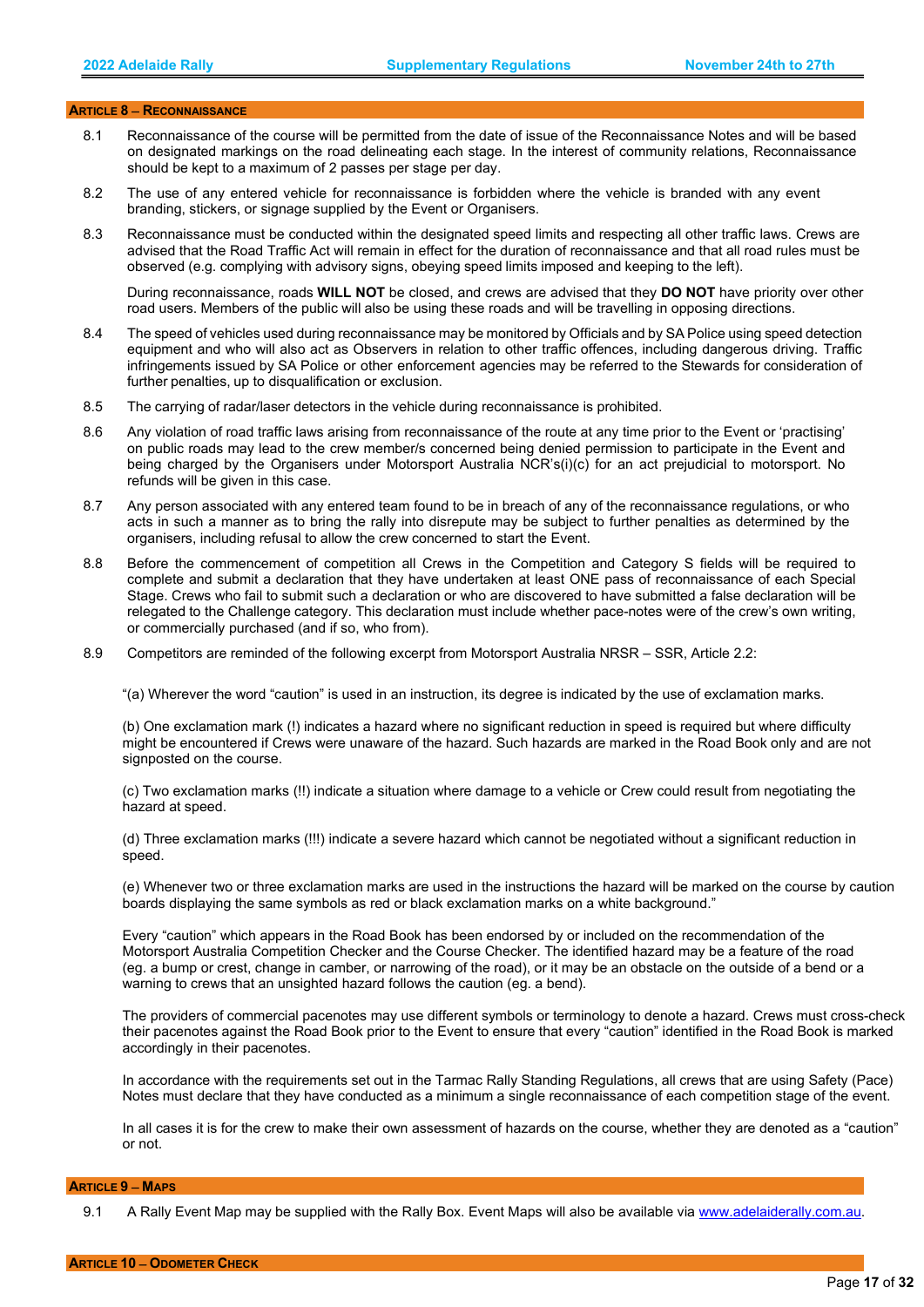10.1 Location of Odometer Checks will be nominated in the Rally Guide.

#### **ARTICLE 11** − **DOCUMENTATION AND SCRUTINY**

- 11.1 Crews are required to present current versions of the following items by way of upload through the Adelaide Rally event entry system.
	- Motorsport Australia Pass Book/Competition licences (Competitor (entrant), Driver and Co-Driver)
	- Civil driving licences for both crew members (not required for the Co-Driver if he/she holds a Navigator only licence and will not be driving)- The disclaimer for a navigator without a civil license will be required in this instance.
	- Motorsport Australia-affiliated car club memberships (Driver and Co-Driver)
	- Motorsport Australia vehicle log book (Competition Category cars only)
	- Vehicle licence/permit/registration papers, including proof of licence payment
	- Authority to Enter Vehicle Letter (if required)
	- Third Party insurance extension (Queensland registered cars).
	- COVID-19 Declaration
	- Multi Occupancy Disclaimer (Subject to SA Health requirements at the time of the event)
	- Self Scrutiny Declaration and Checklist
	- Motorsport Australia Disclaimer
	- Medical Disclosure and Declaration
	- Vehicle Identity Form
- 11.2 Road books, service instructions, door panel and other event stickers and items, to be known as the "Rally Box", must be collected from Rally HQ within the notified collection timeframe, unless otherwise negotiated with the Rally Director.
- 11.3 Event Scrutineering documents will be submitted online utilising the Adelaide Rally Motorsport Entry system. All Competition, Challenge and Category S vehicles are also required to attend Pre-Start Scrutiny at a time and location as outlined in the Event Program, or as advised in Further Regulations. Random scrutiny may be carried out during the Event by the Chief Scrutineer or their delegates.
- 11.4 Random Scrutineering will take place on Wednesday 23<sup>rd</sup> November for interstate and regional crews at Victoria Park. Service vehicles may enter Victoria Park for unloading of rally vehicles, on Thursday only.
- 11.5 Following the podium finish those vehicles selected for Post-Event Scrutiny, plus any others nominated by the Stewards of the Meeting, will proceed to a Post-Event Scrutiny location yet to be advised.
- 11.6 The remaining vehicles may leave the finish 30 minutes after the last car in their competition (Challenge or Competition) reaches the final control.
- 11.7 Competitors are advised that any in-car video or moving film cameras must be installed in the vehicle prior to scrutineering so that the camera and its mounting can be inspected.
- 11.8 All competitors must make provision in their competition vehicle for the RallySafe tracking system. Installation instructions will be available on [www.rallysafe.com.au](http://www.rallysafe.com.au/) and in the Rally Guide.

All competitors must have a RallySafe wiring loom, antenna and mounting kit. These items can be purchased directly from the RallySafe website at [www.rallysafe.com.au](http://www.rallysafe.com.au/)

The correct functioning and installation of the equipment will be checked prior to departing for the Ceremonial Start.

Should a competitor retire, they must return the tracking unit to the RallySafe officials in the Service Park as soon as possible. The tracking units will be removed from the rally cars at the final Parc Fermé. Competitors are required to assist with this process. Please advise a CRO as soon as possible if there are any reasons this is deemed not possible to assist with an alternative arrangement.

- 11.9 All competitors must fill out another self scrutiny declaration form or have their vehicle inspected by an Event Scrutineer before re-joining. If a vehicle has been involved in an accident it must inspected by an Event Scrutineer before being removed from the event. There will be a scrutineer at selected regroup locations or call the CRO for details or to arrange to meet with the Chief Scrutineer.
- 11.10 The Organiser reserves the right to fit Rallysafe units to randomly selected vehicles in the Main Tour for one or more legs in the Event.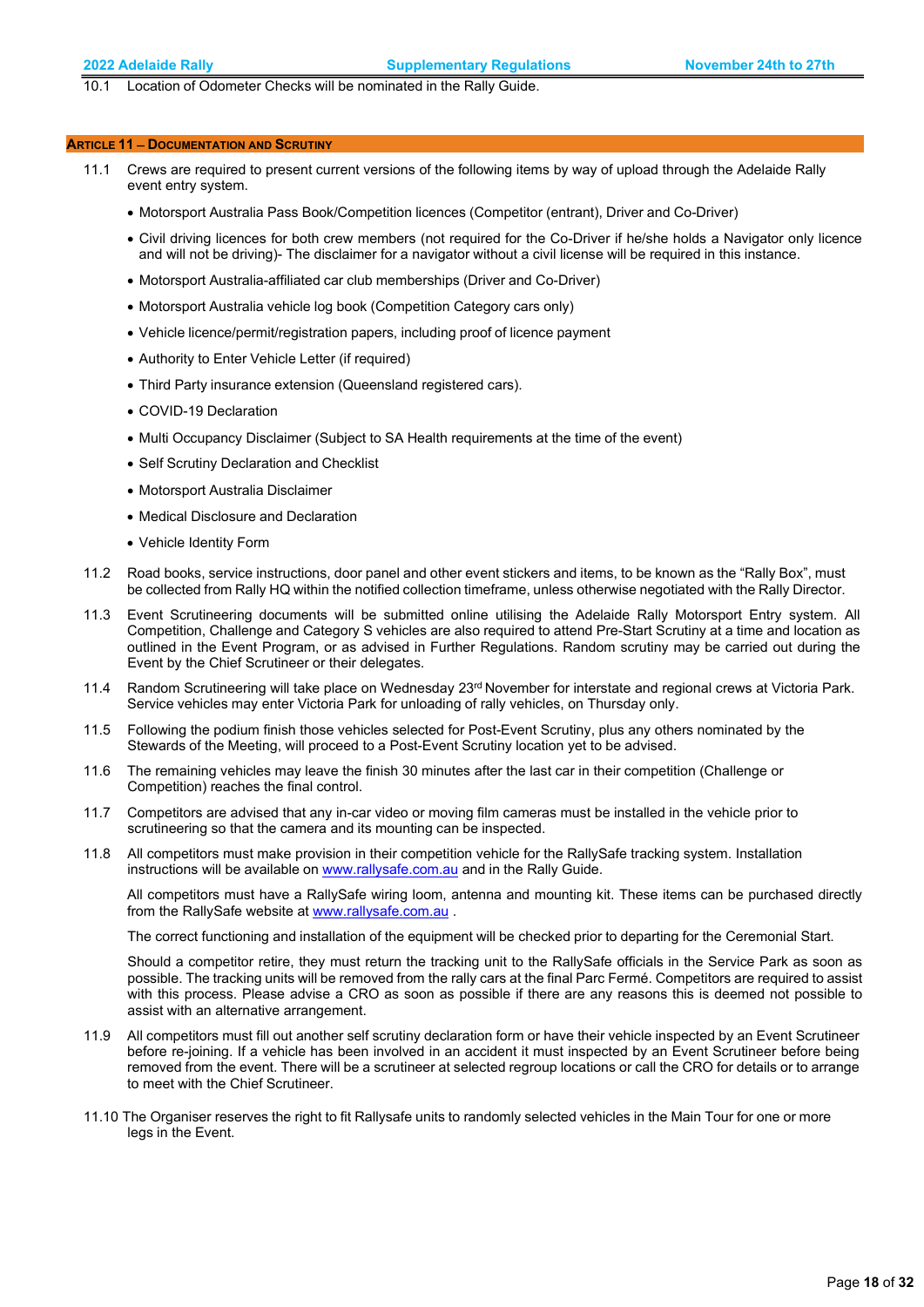# **RUNNING OF THE RALLY**

#### <span id="page-18-0"></span> **ARTICLE 12** − **PROLOGUE AND SS1**

<span id="page-18-1"></span>12.1 There will be no Prologue. Times for SS1 will not be included in the Results. A penalty of 1 minute will be given to a car that completes SS1 in under two minutes (00:02:00), or exceeds an average speed of 118km/h.

#### **ARTICLE 13** − **RUNNING OF THE RALLY**

- 13.1 **Ceremonial Start for Competition vehicles (Competition, Challenge, Category S) only:** The Organisers will locate an assembly area at **Victoria Park**. Ceremonial Start is TBA. It is the crews' responsibility to ensure that their vehicle departs on time.
- 13.2 Once the Event has started, all competing vehicles must be driven, and travel under their own operational power. This means the use of trailers to transport vehicles is not allowed between special stages unless a breakdown or incident has occurred. In this instance, a trailer is permitted for transport outside of a special stage, but competitors must advise a CRO if either withdrawing from the event, or fixing the vehicle and re-joining at a later time.
- 13.3 The rally start Location and Time will be shown in the Event Programme.
- 13.4 The starting order for the rally will be at the Clerk of the Course's discretion.

Leg 1: Competition will start first with Category S and Challenge following fastest car first.The Prima Tour will follow the Challenge category, for select stages only.

Leg 2: Main Tour crews will start first, followed by the Spirit Tour, Competition, Category S then Challenge with the fastest vehicle starting first in each category

Leg 3: Main Tour crews will start first, followed by the Spirit Tour, Competition, Category S then Challenge with the fastest vehicle starting first in each category

Leg 4: Main Tour crews will start first, followed by the Spirit Tour, Competition, Category S then Challenge with the fastest vehicle starting first in each category.

- 13.5 The Re-Start Order for each subsequent Leg will be posted on the Official Notice Board at 2100hrs on the preceding day. The start order will be based on the performance of previous Leg/s, at the Clerk of the Course's discretion.
- 13.6 The first car will finish the rally at **East Terrace, Adelaide** at approximately **3:00PM** on **Sunday 27th November.** Further festivities will follow.
- 13.7 **Start Intervals –Competition, Category S and Challenge Category** cars will start each Special Stage at 30 second intervals. Spirit Tour cars will start each stage at 30 second intervals. Main Tour participants will start at approximately 4 second intervals.

#### 13.9 **Overtaking- Tours, Competition, Category S & Challenge**

Tour entrants are forbidden from overtaking unless the vehicle being overtaken has slowed due to suffering a mechanical failure and indicates that overtaking is safe.

For Competition, Challenge and Category S, the signal advising the need to overtake will be the sounding of the vehicle horn and/or the flashing of headlamps and/or RallySafe "Push to Pass" function.

The vehicle being overtaken must give way. Should a driver indicate to overtake, the driver being overtaken MUST turn on their left side indicator and must allow the overtaking vehicle to pass immediately by slowing and moving to the left side of the roadway and, if necessary, stopping.

The failure of the yielding vehicle to put on the left side indicator will not be deemed a reason to prevent overtaking and the overtaking vehicle DOES NOT need to wait for it to be turned on to overtake; it is merely an additional indication to the overtaking vehicle that the vehicle being overtaken has acknowledged that they are aware of their intention to overtake. The overtaking vehicle must only pass on the right side of the overtaken vehicle.

#### **Failure to Permit Overtaking – Competition, Challenge and Category S**

Should the driver of a vehicle being overtaken hinder the overtaking vehicle at all, and the overtaking driver reports such a breach to the organisers, the organisers will view any evidence provided and the Clerk of the Course will impose the following penalty/ies:

- First offence for failure to permit overtaking: 1-minute penalty
- Second and each subsequent offence for failure to permit overtaking: \$500 and 2-minute penalty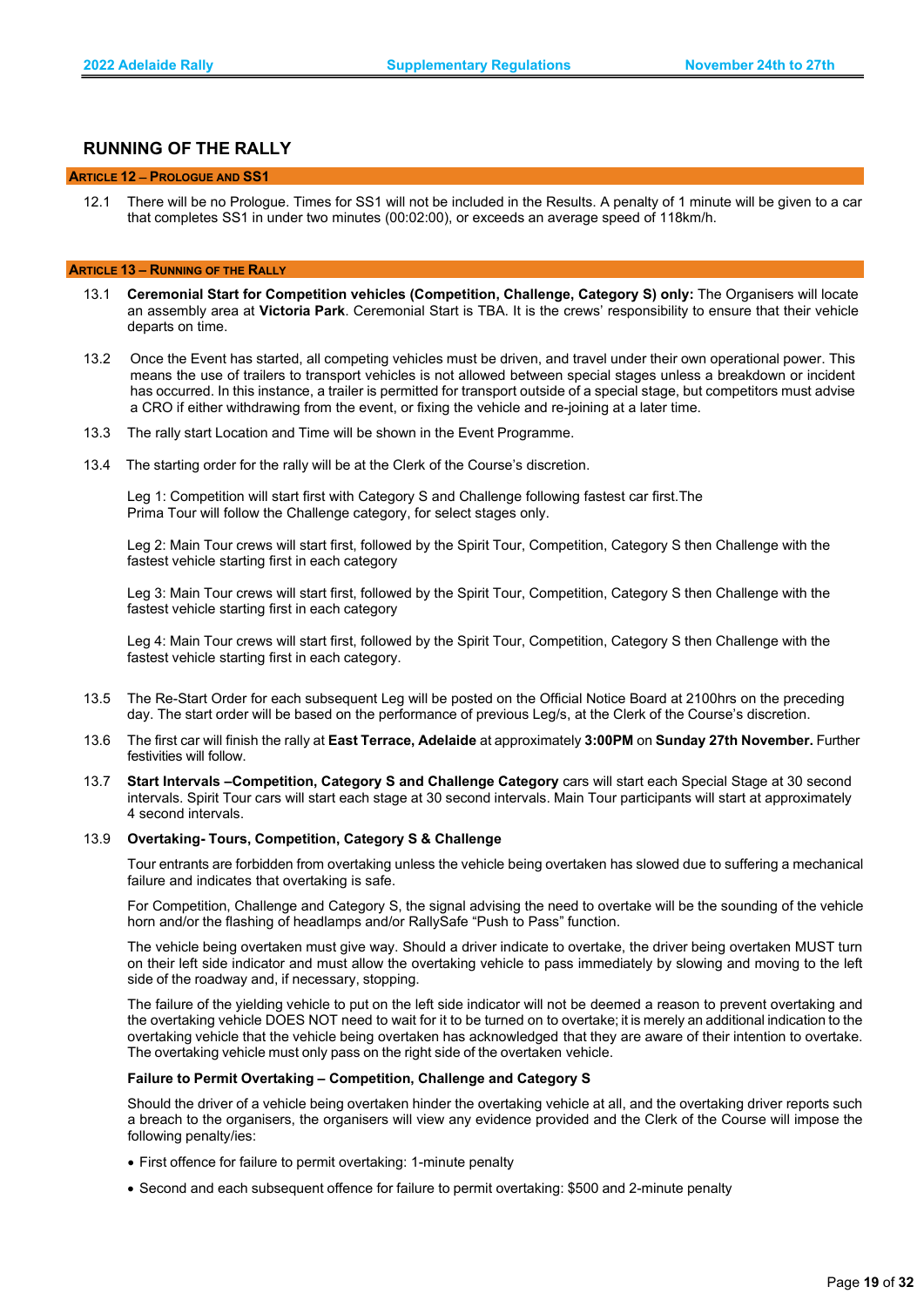Overtaking complaints must include video evidence and be lodged with a Competitor Relations Officer at event headquarters within 30 minutes of the claimant's actual time of booking in at the end of the leg. If a competitor is found guilty of hindering an overtaking vehicle and penalised as above, the overtaking competitor may be awarded a compassionate time allowance as determined by the Clerk of the Course. The allocated fine must be paid before the start of the next leg. Failure to do so will result in the competitor not being allowed to restart until the fine has been paid.

No overtaking is permitted within the 200m immediately preceding an RSP or speed restriction, or within such prescribed restrictions. The penalty for such overtaking is outlined in Section 15.2e.

- 13.10 **Headlights** must be illuminated on all Special Stages.
- 13.11 **Oil Spills** on a special stage need to be advised at time control at the stop point of the special stage with an indication

of location where possible. If there is an oil spill in Parc Fermé, please advise an official as soon as possible.

#### 13.11.1 **Oil Absorbent Material**

Competitors in Challenge, Competition and Category S are required to carry in the rally car 1kg of environmentally friendly, 100% organic, non-leaching, non-toxic, biodegradable oil absorbent material. An oil spill kit is not required for the Prima, Main or Spirit Tours but is highly recommended.

#### 13.11.2 **Damaged Motor Resulting in an Oil Leak**

If a competitor damages a motor resulting in an oil leak, they must immediately pull off the driving line and stop as soon as safe to do so. Caution triangles are then to be shown 50m before the oil spillage. Competitors are then to spread the oil absorbent material where the bulk of the leaked oil has been deposited. Crews are to do this in a safe manner, with one member warning the other of oncoming cars and showing the OK board.

#### **Article 14 – Retirement and Re-joining Rally**

14.1 Crews who withdraw from the rally must email [jake@adelaiderally.com.au w](mailto:jake@adelaiderally.com.au)ith a - "Notification of Withdrawal from Rally, written advice" – or submit it to a Competitor Relations Officer. They are to complete the written advice indicating if they are withdrawing from the Event altogether or if they will be re-joining.

Any car unable to continue to follow the route for any reason will be able to re-join the Event at a subsequent Service Out or Regroup Out Control provide the following conditions are met:

- (a) the crew advise a CRO of their intention to re-join the event;
- (b) the vehicle is inspected by a Scrutineer who subsequently authorises the vehicle to re-join, and
- (c) the vehicle re-joins prior to the passage of the Sweep Vehicle.

Where possible, restarting crews will be positioned on the road in the order in which they were placed at the start of the stage which they failed to finish.

For any stage missed, a crew may be given a derived time equal to the slowest time on the stage plus 3 minutes.

Crews may re-join at the final control providing that the vehicle is under its own power and that normal control procedures are followed.

Crews missing one or more special stages or who fail to complete one or more road sections will be classified behind those crews who have completed the entire course and then in order of the number of stages completed and the lowest total times within each group of crews completing the same number of stages.

To be classified, the re-joining crew must have completed at least 50% of the competitive distance of the relevant competition.

14.2 Special Stages will be closed when the Fast Sweep (Car 999) enters the stage. Any crew who arrives at a Special Stage Time Control within their Late Time Limit but after the stage has 'closed' are to book into the Time Control if possible and then to drive the stage abiding by all applicable road regulations or, if this is not practicable, they must go directly to the next possible Time Control. Upon application, the crew may be given a derived time plus 30 seconds in the first instance. If the crew remain behind the 999 car the crew will be given a derived time plus two minutes per stage missed, provided the crew remain within their late time limit. Crews are to record their own start and finish times as appropriate.

Multiple instances may be referred to the Stewards for consideration of other penalties.

14.3 Any crew who stops on a Special Stage and is passed by the sweep car is deemed to have withdrawn from that stage. If they re-join the stage they are to drive the stage abiding by all applicable road regulations.

If their re-join is deemed to be within their Late Time limit, they may apply for an derived time equal to the slowest time on the stage plus 2 minutes, otherwise it will be treated as a missed stage.

14.4 Any competitor who withdraws from a Leg and fails to notify a Competitor Relations Officer, Sweep Vehicle or a Control Official by **1800hrs** of their intent to re-join will not be included in the Start Order for the following Leg.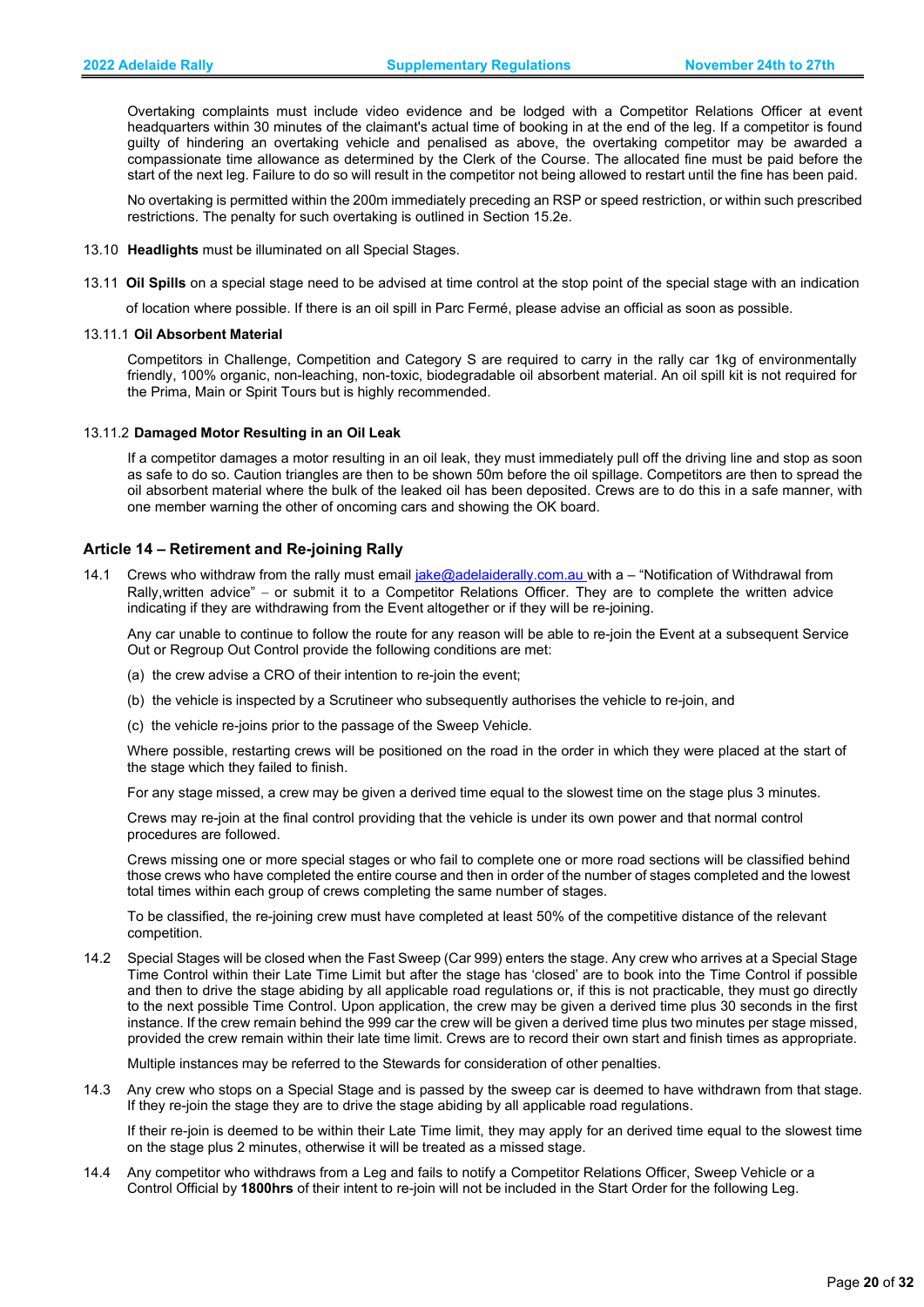#### <span id="page-20-0"></span> **ARTICLE 15 – CHICANES, RESTRICTED SPEED POINTS (RSP'S), RESTRICTED SPEED ZONES ( RSZ), AND COURSE MARKERS**

15.1 During the running of the event, cutting of the course, including corners, is prohibited and any instances will be reported to the Stewards and a penalty may be applied which may go as far as exclusion from the results. Refer NCR's for appropriate details and penalties.

'Cutting' is defined as having any wheels off the formed road during any special stage

To prevent 'cutting' of corners by competitors and gravel subsequently being thrown across the road surface, Course Markers will comprise of either large **Orange Bollards or 'Witches Hats',** which may be placed on the gravel edge of the tarmac, or any road marker (i.e. white post) placed by a Statutory Authority or the Organisers. Drivers should drive accordingly, i.e. not plan to cut any corner. In addition to the penalties in SR Article 15.1 competitors will be penalised 5 seconds for each offence in which they are deemed to have a cut a corner.

Competitors are also reminded that under NRSR SSR the penalty for deviating from the course may be up to disqualification, see below.

*"2.1 (a) NRSR SSR The Route Instructions describe the course that must be followed. Any deviation from this course or travelling in the opposite direction to that described, that is reported by an official will be transmitted to the Stewards who may impose a penalty up to Disqualification if they decide that there is no case for force majeure."* 

#### 15.2 **RSP's (Restricted speed points) - also known as "Virtual Chicanes".**

RSP's will be deployed throughout the event, and the rules below must be complied with by all Crews in the Competition, Challenge, Category S and Spirit Tour categories. These are points where you will be required to slow down momentarily below 60km/h within 200m virtual box.

The following rules will apply:

- a) The RallySafe system will be used to determine the speed of the vehicle.
- b) The Rallysafe system will count the distance down from 300m away from the RSP and notify the navigator of the distance.
- c) Within the RSP zone the Rallysafe device will indicate the vehicle is in the zone.

d) The RallySafe System will go green when you have reached the speed and may accelerate back to normal pace immediately after seeing the Green indicator on the Rallysafe device.

- e) Overtaking is not permissible within the Restricted Speed Point, or within the 200m immediately preceding the restriction. The penalty for overtaking within these regions will be 30 seconds.
- f) Vehicles must not impede another Driver.

RallySafe as a judge of fact, in conjunction with the Chief Scorer will enforce the following penalties for breaches by Competition and Challenge Crews within Restricted Speed Points:

- a) Reported lowest displayed speed exceeding 60km/h but not exceeding 65km/h a penalty of 5 seconds.
- b) Reported lowest displayed speed exceeding 65km/h but not exceeding 70km/h a penalty of 15 seconds.
- c) Reported lowest displayed speed exceeding 80km/h a penalty of 60 seconds.

Penalties above are awarded per offence recorded.

Crews in Category S or in Sprit Tour who fail to comply with RSPs may be referred to the Stewards for the imposition of a penalty with a recommendation for exclusion from the Event for recurring offenders.

The Stewards shall determine such other penalties as may be deemed fit, in addition to the minimum mandatory penalties outlined above.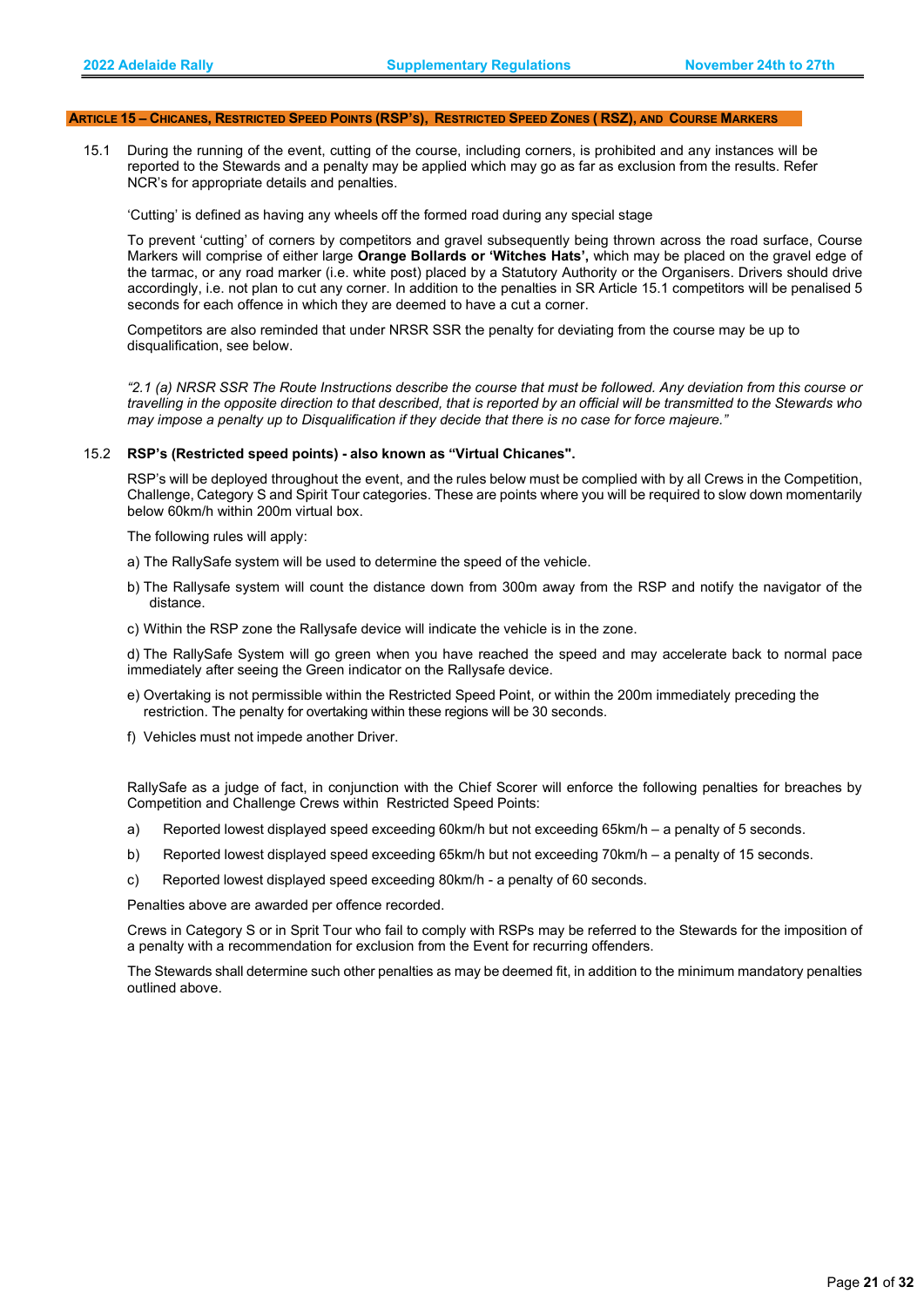# <span id="page-21-0"></span>**RESTRICTED SPEED POINT (RSP) RESUME RACE SPEED AFTER DEVICE GOES GREEN ACHIEVE 60KPH WITHIN ZONE RALLYSAFE DEVICE DISPLAYS** 200 metres **DISTANCE ON APPROACH**

#### **ARTICLE 16** − **CONTROLS AND PARC FERMÉ**

16.1 **Entry into Time Control and Start Control**: The Official Rally Time will be displayed on the Competitors RallySafe Unit.

Early or late arrival at a Time Control will not involve a time penalty. However, late time will accrue at the rate of 1 second for each second of time taken more than the time allowed. Late time cannot be regained by early arrival at any time control.

#### **Crews who arrive early at a Time Control may be held by the Control Official to start in the order of the published Start List for that Leg.**

Crews will be "booked in" when they drive past the Yellow Clock Board into the Control Area. Co-Drivers are NOT to walk into the Control area. Both Driver and Co-Driver must be in the car with helmets on, driving suits done up, belts on and ready to rally.

On moving to the Start Control the Timekeeper will allocate you a Start Time and your attention should then be directed to the RallySafe Clock.

16.2 **Special Stage Starts**: The RallySafe Unit will give crews a countdown to their start time for that stage. The RallySafe Unit will record if there was a jump start.

Should the electronic starting system fail, the start will be given manually by the officials.

16.3 **Service Crews** may not park within 200m of a Special Stage Control and may not walk into the boundaries of the Control.

## **RUNNING OF THE RALLY – PRIMA TOUR, MAIN TOUR & SPIRIT TOURS**

# 16.4 **OVERVIEW**

# **Prima Tour**

A restricted field of up to 80 vehicles will be invited to participate in the Prima Tour as part of leg 2 of the Shannons Adelaide Rally. The Prima Tour will be an event within an event with its own identity and branding.

These cars and crews will run over up to 3 of the same Special Stages as the rest of the rally field.

The cars will run over the closed road Special Stages as a non-competitive Parade at a controlled speed of 80kph or Signposted Limits (whichever is higher) with official cars located front and rear (Leader and Follower) of the Prima Tour vehicles. The Prima Tour event will finish when participants arrive at Deviation Rd Winery. The lunch event following is not deemed to be part of the Motoring event.

Crews in the Prima Tour are not permitted to use pacenotes and are required to follow the instructions in the Road Book provided by the Organiser. Crews in the Prima Tour discovered to be using pacenotes may be excluded from the Event.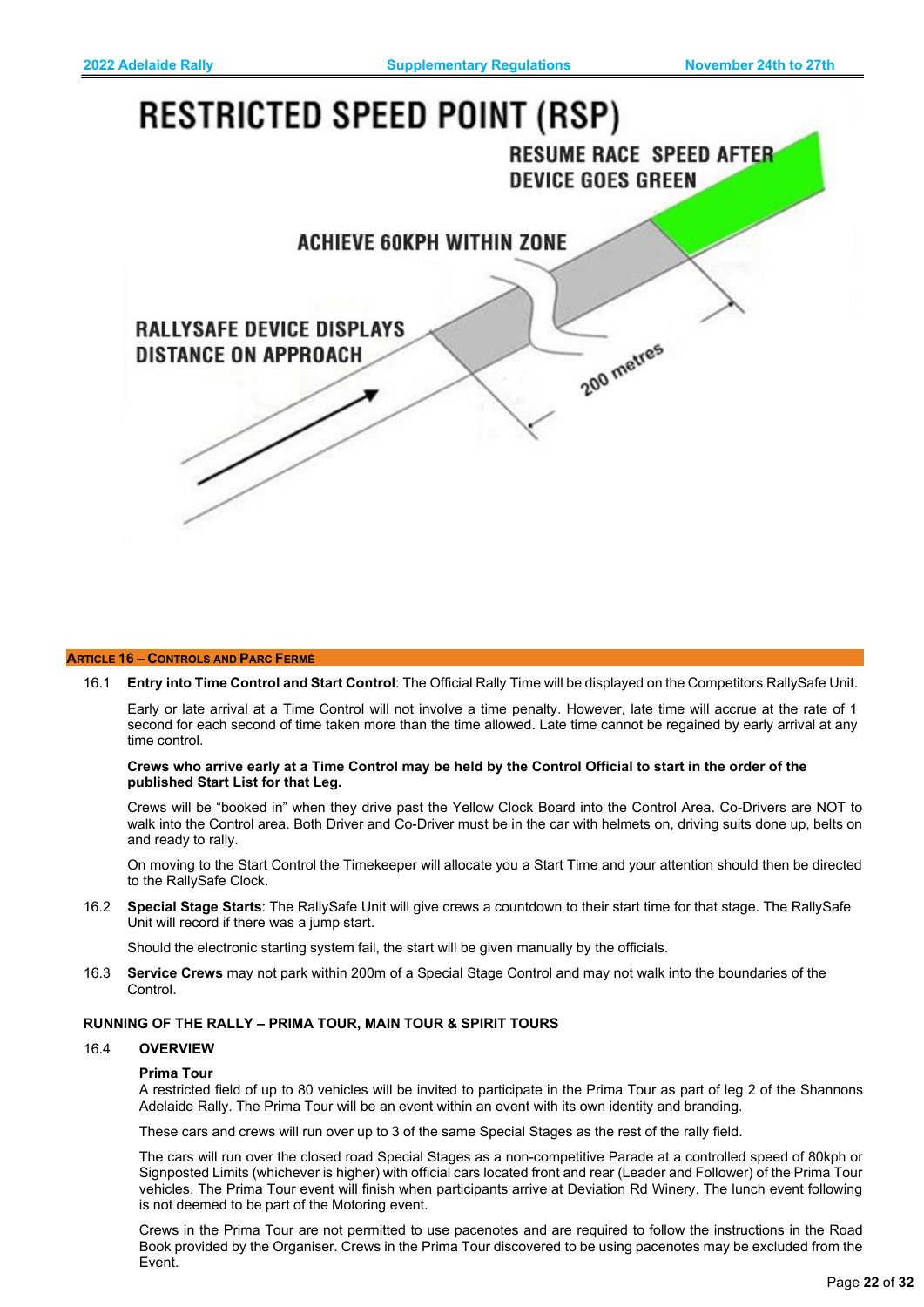#### **Main Tour**

A restricted field of up to 260 vehicles will be invited to participate in the Main Tour over Legs 2, 3 and 4 of the Shannons Adelaide Rally. The Main Tour will incorporate all manufacturer tour groups such as BMW, Audi, Ferrari etc.

The Main Tour is a non-competitive Parade.

These cars and crews will run over all of Legs 2, 3 and 4 Special Stages as the rest of the rally field.

Main Tour cars will be broken up into packets of vehicles with a Tour Leader and Follower controlling the packets speed and location in the field.

The Main tour will traverse closed road stages at a speed of 80kph or signposted limits (whichever is higher).

Crews in the Main Tour are not permitted to use pacenotes and are required to follow the instructions in the Road Book provided by the Organiser. Crews in the Main Tour discovered to be using pacenotes may be excluded from the Event.

#### **Spirit Tour**

Classic and Modern Vehicles will be invited to participate in the Spirit Tour over Legs 2, 3 and 4 of the Shannons Adelaide Rally. The Spirit Tour in non-competitive but has increased levels of safety apparel to match the elevated speeds of up to 120kph on closed roads.

Convertible vehicles without rollover protection and a hard roof fitted are not permitted. Targa and Spyder type vehicles are permitted provided they feature factory fitted or integrated rollover protection and vehicles manufactured prior to 1 January 1986 must be fitted with at least a Type 2 half roll cage.

Spirit Tour cars and crews will run over all of Legs 2, 3 and 4 Special Stages as the rest of the rally field.

Spirit Tour cars are limited to 120kph on closed road activities, where speeds will be monitored by Rallysafe. Participants exceeding 120kph, found to be engaging in exhibitionist driving or measuring or comparing times or otherwise driving in a manner not consistent with the non-competitive nature of the category will be referred to the Clerk of Course for any penalty deemed fit. This may be up to exclusion from the event and/or a financial penalty.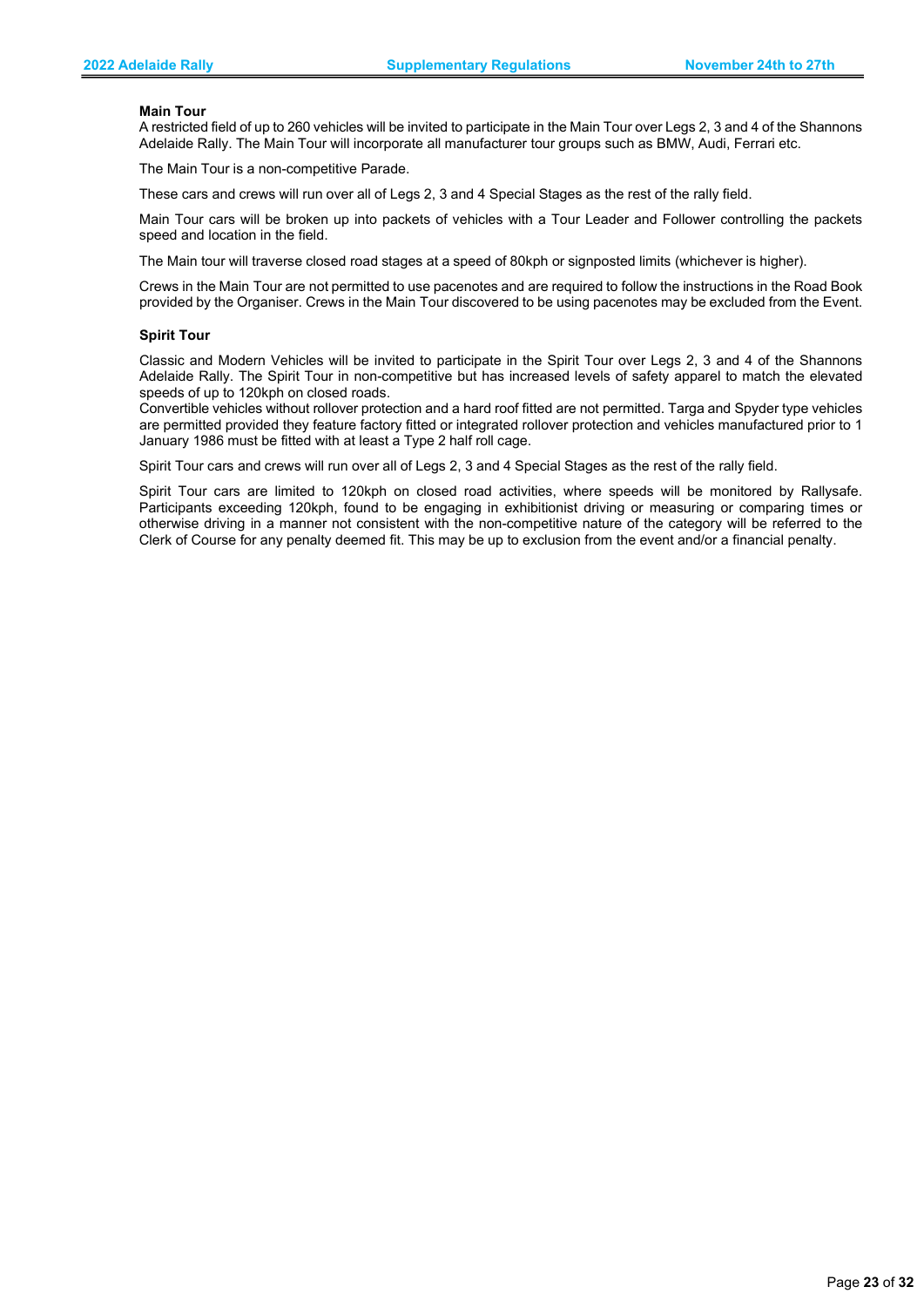#### 16.4.1 **Road Books/Event Map**

Road books/Event Map which provide comprehensive details of the course will be issued to crews with their rally box following close of entries.

#### 16.4.2 **Course**

With the exception of vehicles in the Spirit Tour which shall be fitted with Rallysafe and start each Special Stage at 30 second intervals, Crews are required to follow the course in packets of up to approximately 15 vehicles, led by a tour leader.

# 16.4.3 **Start Order**

A list of entrants will be placed on the event website www.adelaiderally.com.au. Tour groups and group orders may be adjusted after each Leg. The Tour Coordinator may change the order of a group at any time. The Start Location for the Tour groups will be from Parc Fermé. Crews are required to report to the Start Location, 30 minutes prior to the Departure Time. Late arrival may mean missing the Leg.

#### 16.4.4 **Stages**

#### **At start of stages:**

Participants are to queue behind the Tour Group Leader vehicle on the side of the road (**leaving an Emergency Lane open at all times**) as directed. The Tour Group Leader vehicle will give two minutes warning before departure and participants are then required to be in their vehicles, with seat belts done up. If a vehicle is not ready to start in its proper order, it may be directed to pull to the side of the road and miss touring through the stage. Failure to move forward in convoy when instructed to do so will be reported to the Clerk of the Course, which may impose a penalty, including exclusion from the Tour.

#### **Through Stages:**

Participants are to follow the Tour Group Leader car through the stage in convoy and normal safe driving practices are to be adopted always. Speed will be limited to that set by the Tour Leader as per irrespective of the road being closed to public traffic. **Participants are not permitted to 'drop back' and then accelerate at high speed. Tour cars are to maintain a 4 second gap between the car in front and behind.** Observers, who will be Judges of Fact, will be located around the course to make judgments on the following:

- Participants not maintaining formation
- Sliding or drifting
- Locked wheels while braking
- Driving off the edges of the sealed surface
- Body damage
- Travelling along a stage in the wrong direction
- Excessive speed
- Limbs protruding from the vehicle
- Failing to comply with RSPs and RSZs

Violations will be reported to the Clerk of the Course and the following action taken:

- First offence: participant required to appear before the Clerk of the Course or delegate, who will consider the nature of theinfringement and apply a penalty as deemed appropriate
- Second offence: denied permission to continue in the Tour
- Travelling along a stage in the wrong direction will lead to exclusion from the event

#### 16.4.5 **Stage Stop**

At the finish of stages, participants must slow down and be prepared to stop, and then continue to follow the Tour Leader vehicle into the next Liaison Stage. No arrival time is recorded.

#### 16.4.6 **Overtaking**

Overtaking in any Tour Category is NOT Allowed unless the vehicle ahead is slowed or stopped due to a mechanical failure. If your vehicle is suffering with a mechanical issue impacting your ability to drive at touring or road speed, please advise the vehicle behind by using the indicators in your vehicle.

Participants are encouraged to liaise with the Tour Leader regarding running order within their packet to ensure that those Crews who wish to traverse the course at a slower speed are positioned at the rear of the packet.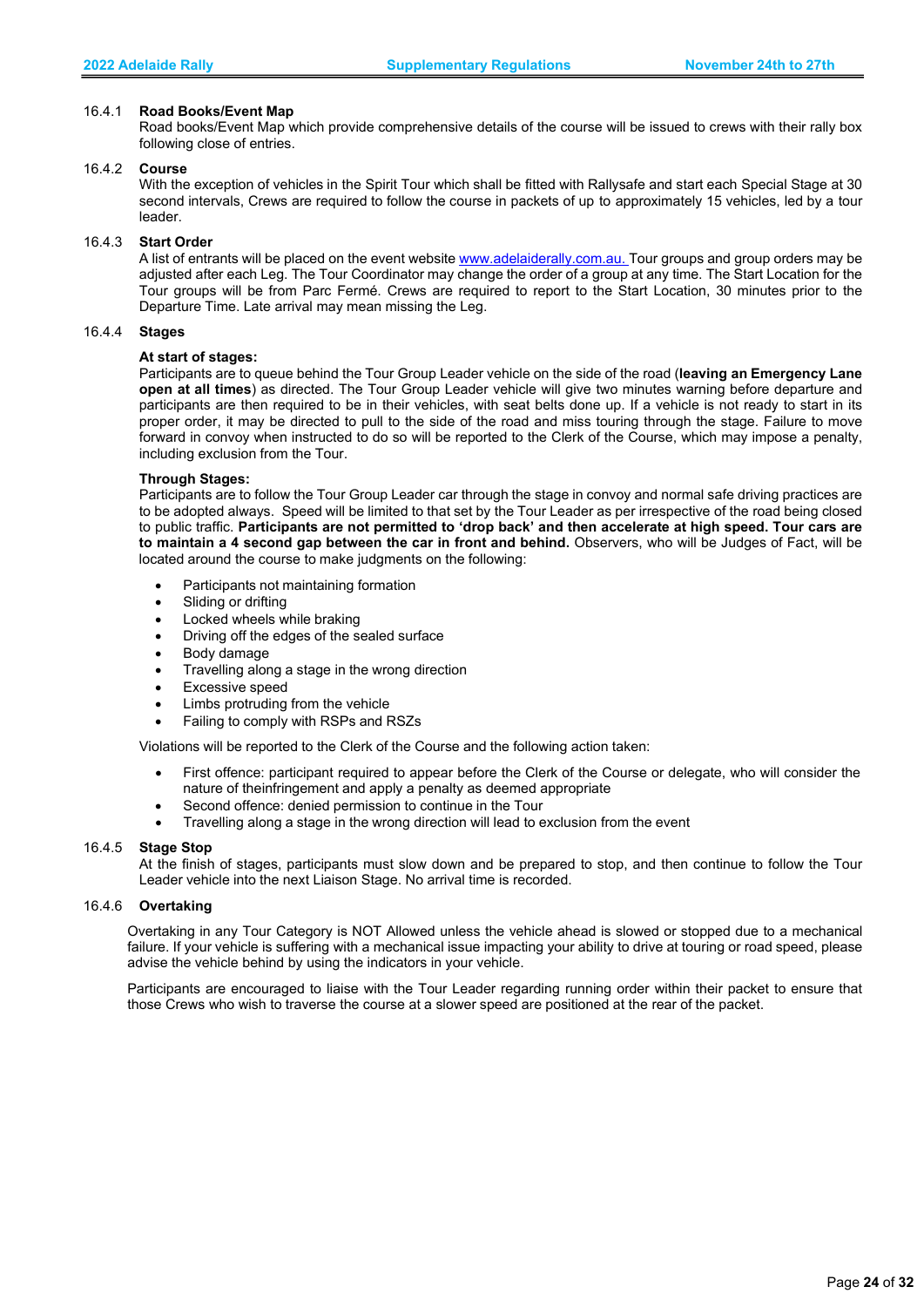# <span id="page-24-0"></span>**SCORING, PENALTIES AND RESULTS**

#### **ARTICLE 17 – SCORING PENALTIES**

17.1 Results will be determined by the application of time taken on the special stages plus any penalties, if any, for each competing crew. Total time for all crews will be expressed in hours, minutes and seconds (hh:mm:ss or h:mm:ss)

#### 17.1.1 **RallySafe Timing**

The RallySafe Timing System will be used. <http://rallysafe.com.au/about/>

#### 17.1.2 **Special Stage 1 (except tour)**

The Stage Time for SS1 will NOT be included in the Results or published to allow crews to acclimatise to their car and traverse the various speed restrictions used within the event.

#### 17.2 **Time Penalties (except tour)**

As per NSRC SSR except as provided for in Article 16.1

#### 17.2.1 **Late Time**

Late time is time in excess of the defined touring time. Competition and Challenge crews have Late Time limit set for each leg of the day (please see schedule below) in which to complete the competition. Once a competition or challenge crew has exceeded the Late time for each leg, they have deemed to have missed time controls (even if they have passed through them) and would be penalised accordingly. "Time Allowed" is the time listed in the road book. If the touring/ liaison leg is completed within this time there is no penalty, and any time in excess of this would count towards the allocated late time.

#### 17.2.2 **Late Time Limits**

The Late time limit below is per Leg of the competition categories:

- a) **Competition** 30 Minutes<br>b) **Challenge** 30 Minutes
- b) **Challenge** 30 Minutes
- c) **Touring** Late time not applicable

#### 17.3 **Missed Stages (except tour)**

For any stage missed, except as provided for in Article 14.2 and 14.3, a crew will be allocated a time equal to the slowest time on that stage by a vehicle of the same category plus 3 Minutes

#### 17.4 **Speeding during the Rally (Liaison Sections)**

Crews are reminded that under the NRSR SSR the following penalties will apply for speeding during the rally.

(1) For offences up to 30km/h above the relevant liaison speed limit (NRCSR EG) –

- First offence: \$200 fine.
- Second offence: \$500 plus five minutes penalty.
- Third offence: exclusion.

(2) For offences greater than 30km/h above the relevant liaison speed limit (NRSR EG) -

- First offence: \$200 fine plus five minutes penalty.
- Second offence: exclusion.

Detection of speed limits may be through notification from the Police, Rally Radar or RallySafe Reports.

The number of offences means the number detected during the event, irrespective of speed

#### 17.5 **Maximum Speed Limits**

For reasons of safety, the following speed limits will be inforced: **Posted Speed Limits** will apply to **Prima Tour.**

**120km/h** applies to **Spirit Tour** entrants while on closed road stages.

**130km/h** applies to **Challenge** entrants while on closed road stages.

**180km/h** applies to **Category S** entrants while on closed road stages.

All cars will be fitted with a RallySafe Tracking System. The RallySafe Tracking System actively monitors the speed of the vehicle and displays an alarm if limits have been exceeded. All data obtained from the RallySafe Tracking System will be used to monitor maximum speeds.

Whilst the hire of the RallySafe Tracking System Unit is included in the Entry Fee, each vehicle will require a power cable, aerial and mounting kit to be installed prior to the event. These items can be purchased directly on the RallySafe website: [www.rallysafe.com.au](http://www.rallysafe.com.au/) The power cable must be fitted to a permanent power source. The installation of this device will be checked at scrutiny. Any misuse of the equipment will result in the competitor being reported to the Stewards of the Meeting who may impose penalties that may go as far as exclusion.

Those Crews in the Main Tour who are selected by the Organiser to run a RallySafe unit in their vehicle will be provided with a temporary mounting system. They must cooperate with RallySafe personnel in the fitment of the unit and ancillaries.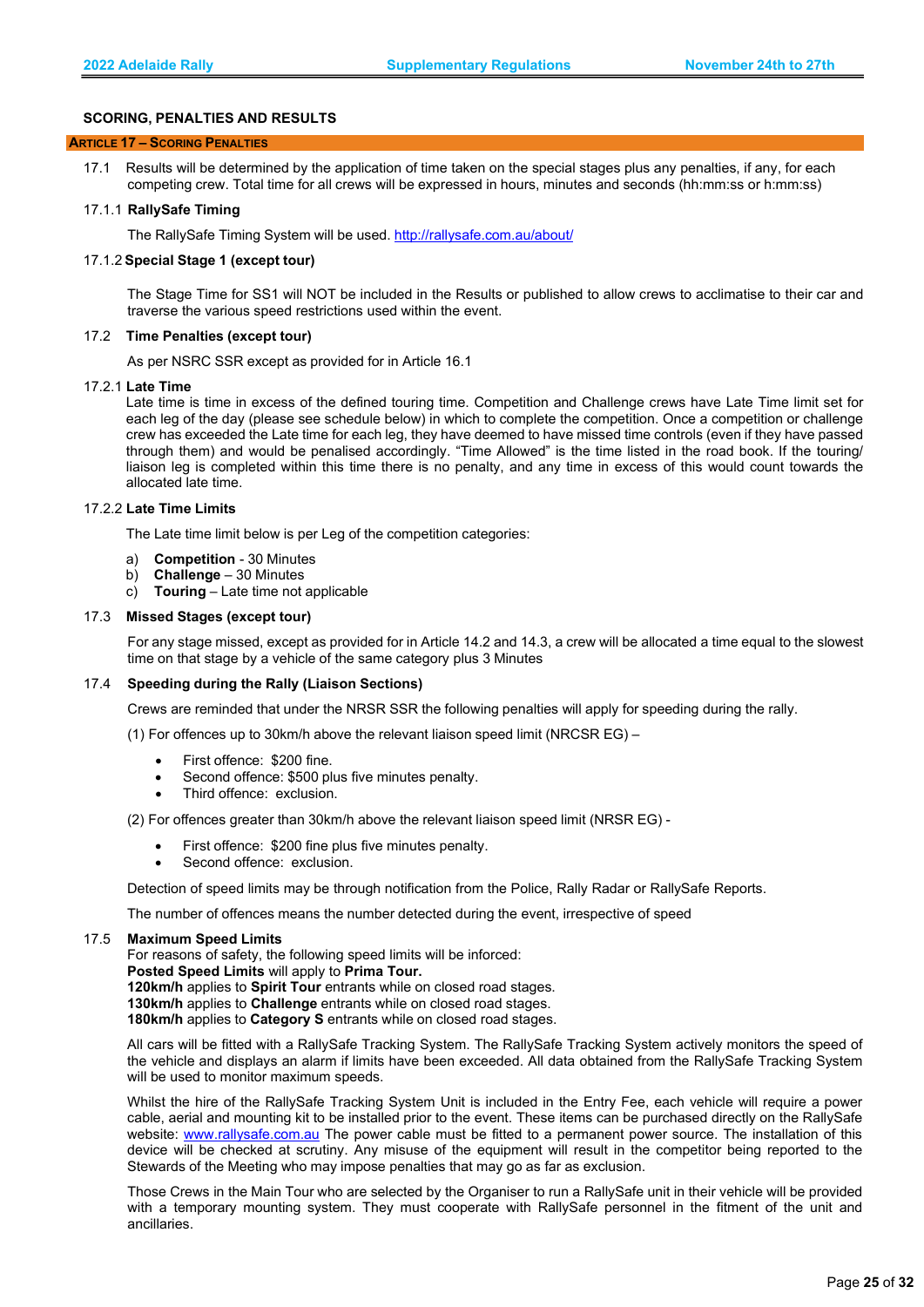#### 17.5.1 **Maximum Speed Limit Penalties – (Challenge)**

Participants exceeding 130kph will be referred to the Clerk of Course with a discretionary penalty to be enforced up to exclusion from the event.

Generally:

- Up to 10 kph above the speed limit  $-5$  second penalty
- Over 10 kph above the speed limit 15 second penalty
- Over 25kph above the speed limit 30 second penalty

#### **Exceed speed limit by over 35kph on any one occasion: Disqualification**.

None of the above shall preclude the Organisers placing a charge before the Stewards of the Meeting if the circumstances warrant this action.

#### 17.5.2 **Maximum Speed Limit Penalties – (Spirit Tour)**

Speed will be restricted to 120kmh (Spirit)

1<sup>st</sup> Offence: Crews reported exceeding the category limits stated above for more than 10 seconds OR 15kph over the category limit momentarily will receive a formal verbal warning to the crew. Repeat offenders exceeding their category limit for more than 10 seconds or exceeding the category limit by 15kph may be excluded from stages or the event at the discretion of the Clerk of Course.

2nd Offence:

- Up to 15 kph above the speed limit \$100
- Over 15 kph above the speed limit \$300

3rd Offence or exceed speed limit by over 35kph on any one occasion: Exclusion.

None of the above shall preclude the Organisers placing a charge before the Stewards if the circumstances warrant this action.

NOTE: fines must be paid prior to the commencement of competition on the day following the issue of the Fine Notice and, in default, the entrant will not be permitted to re-start.

#### 17.6 **Allocated Time (Except Tour)**

Further to SR Articles 14.2, 14.3 and 17.3, crews will be allocated a time if they are required to Stop and render assistance to a competitor.

Crews are advised that if they are required to stop to assist at an accident, a derived stage time will be calculated and applied in response to losing time for having to stop. Such claims must be made to a CRO no later than one hour after booking in to the end of Leg control. It is the crew's responsibility to provide full details of the accident (time arrived, time departed, car numbers of vehicles involved, other vehicles stopped at the scene).

Derived times will be awarded by the Clerk of the Course to a crew which has been prevented by the event organisers and/or an incident as outlined below in point i) from contesting or completing a Special Stage under its own motive power.

i) In the instance of a vehicle having to stop at an incident or being required to stop in a special stage by an official; a derived time will be allocated based on the crew's average finishing position within the Overall Competition field on the previous three stages or as otherwise determined by the Clerk of the Course.

ii) In the instance of a vehicle that has had to slow or stop on consecutive stages for any of the reasons noted in point i), the last three completed stages without stopping at an incident will be used for the purposes of calculating the derived time on all subsequent stages where the vehicle stopped.

Crews will not be allocated a time if they are slowed or slightly delayed by another competitor.

# 17.7 **Parc Fermé (except Tour)**

Provisions of NRSR SSR apply and will be enforced.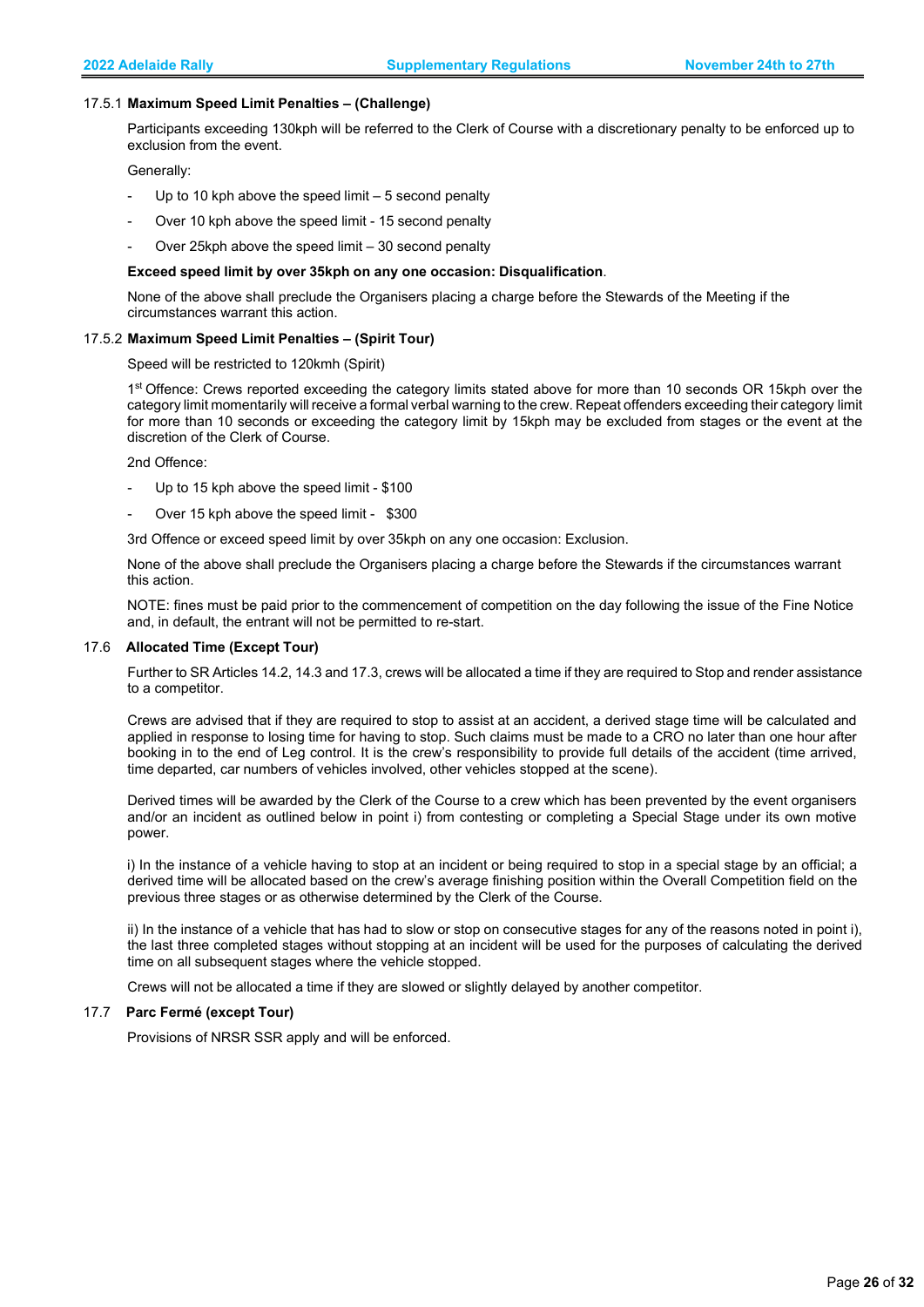#### **ARTICLE 18** − **RESULTS (EXCEPT TOUR CATEGORIES AND CATEGORY S)**

- 18.1 Progressive Unofficial Results will be available Online during the running of the Event.
- 18.2 Unofficial Results at the end of each Leg will be posted on the Online Official Notice Board
- 18.3 Provisional Results will be published at the end of the Event on the Online Official Notice Board as per the EventProgramme.
- 18.4 The Provisional Results will become Final **30 minutes** after posting, subject to no protests being received.

#### <span id="page-26-0"></span> **ARTICLE 19** − **INSURANCE**

Although Motorsport Australia Licence holders are covered by Motorsport Australia personal accident insurance, allcrew members are encouraged to have their own personal health insurance and be a current member of an appropriate ambulance service.

The Motorsport Australia certificate of insurance under the heading "Compensation" sub-heading "Non-Medicare Medical Expenses" reads: "Excludes services for which the insured is eligible to receive Medicare benefits. No benefitis payable in respect of the Medicare gap between the payment by Medicare and the charge incurred".

**Crews involved in accidents resulting in property damage (including fences) are advised that they will be required to pay up to the first \$10,000 of any claim to rectify such property damage. Crews agree to this excess by entering the event. Certain public, property, professional indemnity and personal accident insurance is provided by MA in relation to the Event.**

Crews also agree to pay for any damage they inflict on fences and other structures upon written demand from the organisers. Failure to pay will be reported to the Stewards and a penalty may be applied – up to exclusion from this, and future events.

#### <span id="page-26-1"></span> **ARTICLE 20 – EMERGENCY PROCEDURES/RALLYSAFE**

Crews should refer to the page in the front of the Road Book that details the action that must be taken in the event of an accident or stopped vehicle on a Special Stage. Failure to adhere to these requirements will be reported to the Stewards of the Meeting for consideration of exclusion or other penalty.

In the instance where a vehicle has stopped on a competitive road section, a requirement of the competing crew is to prominently display 2 reflective triangles so that the following competing crews receive adequate warning of any danger ahead.

Accident advisory signs, SOS (Red) or OK (Green) must be displayed to all subsequent vehicles. The SOS and OK Board will be supplied by the Organisers.

**In the event of an incident** the crew involved MUST follow the incident protocol ensuring their reflective triangles are out and visible to oncoming crews as well as the SOS (Red) or OK (green) boards in a visible spot. It is also important that if a vehicle stops in a special stage for any reason, the co-driver is required to select the relevant option on the RallySafe ensuring they are advising OK or SOS if required via the unit.

Crews should refer to RallySafe Training Video at [www.rallysafe.com.au/2013/02/competitors.](http://www.rallysafe.com.au/2013/02/competitors)

Any Crew which has the red "SOS" sign displayed to them or sees a car which is stopped within a special stage but is not displaying the green "OK" sign or red "SOS" sign shall immediately and without exception stop to render assistanceif necessary.

If a Crew member requires assistance but is unable to display an SOS sign, they are to stand in a safe position andsignal to a following vehicle using a crossed arms gesture.

All following cars shall also stop. The second car at the scene shall proceed to inform the next radio point. Subsequentcars shall leave a clear route for emergency vehicles.

Any Crew which is able to but fails to comply with this rule will be reported to the stewards who may impose penalties. A derived time can be provided to those in competition categories as per article 17.6.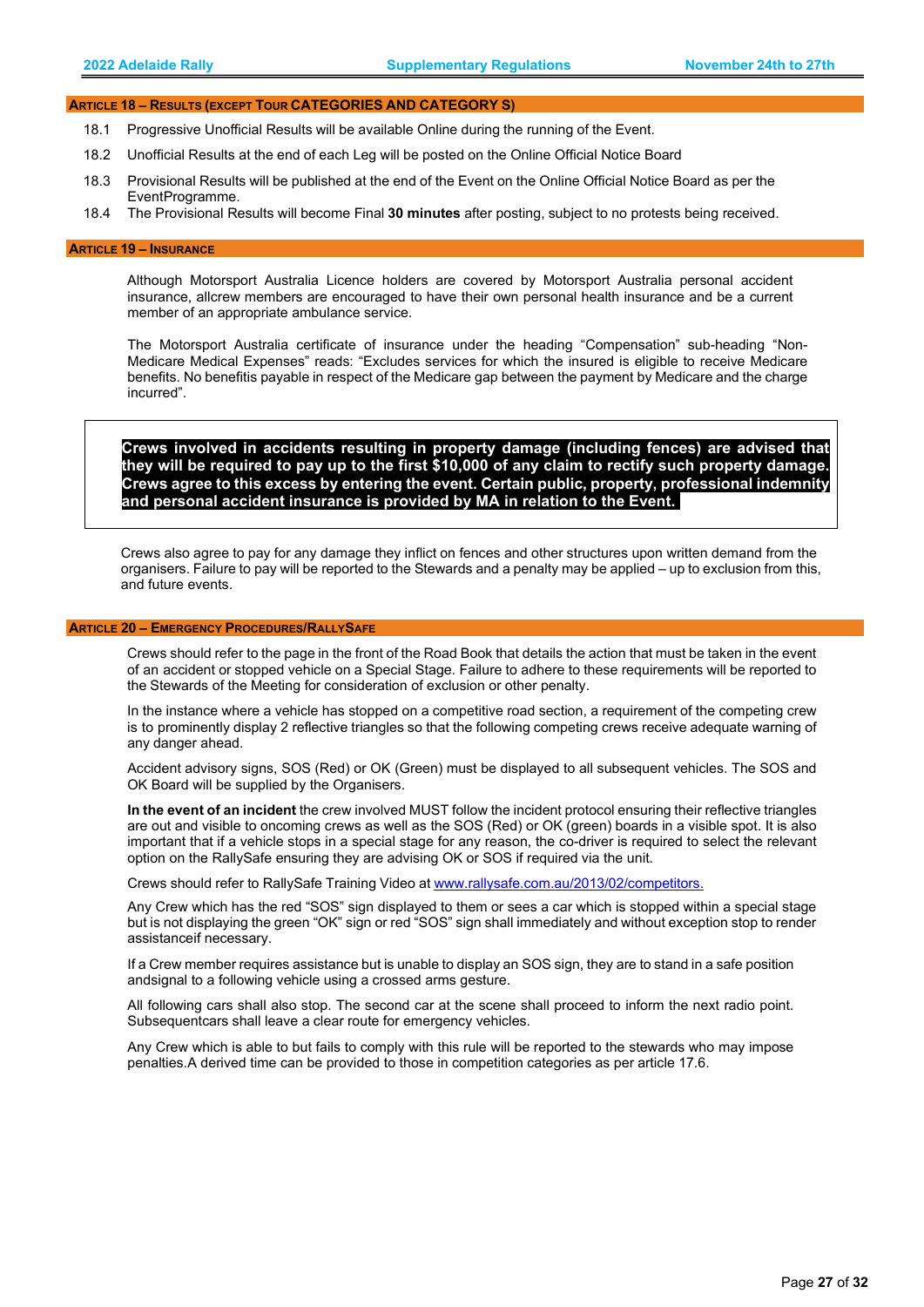#### **Recovery of Vehicles Stopped on Stage**

Any vehicle stopped in a stage is a hazard for subsequent rally traffic.

In the event of a vehicle stopped in a stage which cannot continue under its motive power, recovery crew will be despatched by the Event to remove the vehicle to, in the discretion of the recovery crew, the end of the stage or to a location within the stage where it does not obstruct or present a hazard for subsequent rally traffic.

Typically, this will require a tow strap to be attached to the stopped vehicle to drag it backwards and/or forwards depending on the circumstances. Pulling a stopped vehicle with a tow strap may cause damage to a vehicle or cause further damage to an already damaged vehicle. Organisers take no responsibility for damage to any vehicle in the process of recovery.

If a vehicle cannot be towed, a flat bed tow vehicle will be despatched to recover the vehicle and remove it to a safe location. It is the responsibility of the Entrant to thereafter relocate the vehicle at their cost. Winching the vehicle onto the tow vehicle or to a position where it can be loaded onto the tow vehicle and/or unloading the vehicle may result in damage to the vehicle or further damage to an already damaged vehicle.

All vehicles entered in the Challenge, Competition and Category S categories are required to be fitted with a clearly marked tow point or tow strap at the front and rear of the vehicle. Entrants of vehicles in the Main Tour, Spirit Tour and Prima Tour are encouraged to fit a tow anchor point to mitigate the risk of damage to bodywork or suspension in the event that recovery crew intervention is required.

The recovery crew and the Organiser attract no liability for any damage sustained to a stopped vehicle in moving or attempting to move it to another location and the entrant of the vehicle holds harmless the recovery crew and the Event from any liability for such damage and, if not the vehicle owner, indemnifies the recovery crew and the Event for any liability to the vehicle owner for such damage.

#### <span id="page-27-0"></span>**ARTICLE 21 – ALCOHOL, DRUGS AND OTHER SUBSTANCES**

The holder of a Motorsport Australia Licence (or a Licence issued by another ASN) may be tested for the presence of any drug or other banned substance and subject to a penalty for a breach of the Australian National Anti-Doping Policy and/or the Motorsport Australia Illicit Drugs in Sport (Safety Testing) Policy at [www.motorsport.org.au.](http://www.motorsport.org.au/)

Consumption of alcohol in the paddock, pits or any other Reserved Area is prohibited until all Competition is concludedeach day. The holder of a Motorsport Australia Licence (or a Licence issued by another ASN) may be tested for the presence of alcohol by a Motorsport Australia Accredited Testing Official (CATO) in accordance with the Motorsport Australia Alcohol Policy at [www.motorsport.org.au.](http://www.motorsport.org.au/)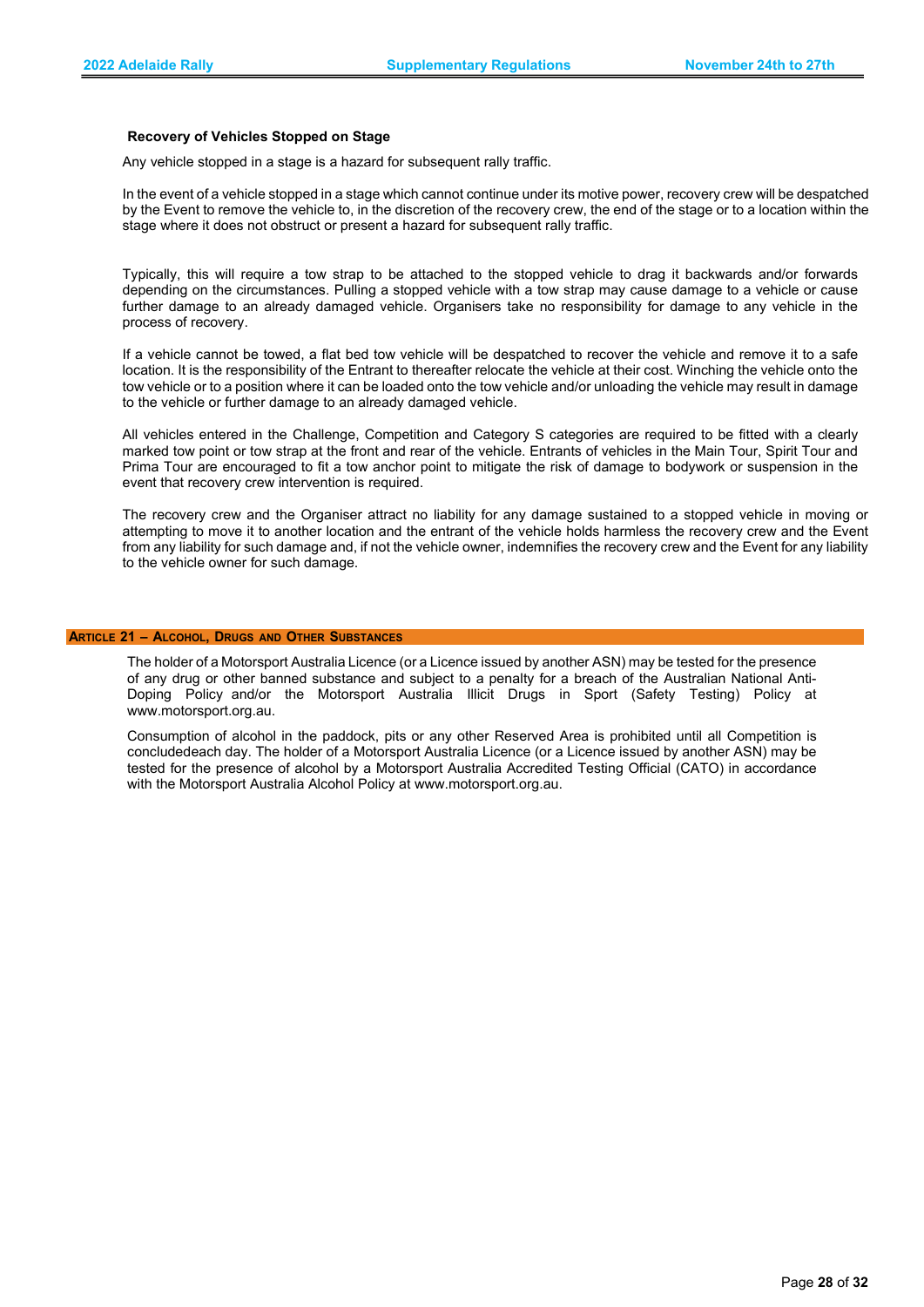#### <span id="page-28-0"></span> **ARTICLE 22 – COPYRIGHT**

# 22.1 **Video and Film**

It is a condition of entry that any vision taken by competitors from competing vehicles using in-car video or moving film cameras may only be used for private purposes.

Any commercial arrangements made by the entrants and crew members for the sale of film, video footage or photographs of the Event, or the viewing of such in a public place, must be approved in writing by the Organisers. Entrants and crew members are advised to contact the Organisers prior to making commitments for any such commercial arrangement. Failure to observe this regulation may lead to legal action by the Organisers for a breach of copyright.

Further to this, any such vision shall be made available to the event Organisers on request, at no charge, who shall be able to use such video, film and moving images for any purpose whatsoever without any payment or encumbrance. The competitor also notes that it is a mandatory requirement to accept the fitting of an in-car dashboard-mounted event sponsor decal for the duration of the Event.

#### 22.2 **On-board Camera**

The organisers reserve the right to fit an in-car camera to any competitor vehicles at their sole discretion. In the event that a camera is fitted by the Organisers or the competitor, the competitor also notes that it is a mandatory requirement to accept the fitting of an in-car dashboard mounted-event sponsor decal for the duration of the camera installation.

#### 22.3 **Advertising and Promotion**

Through entering the Event, all competitors and crew members agree to the Organiser using their names, personal photographs and photographs of their vehicles in any promotional material prepared and issued by the Organiser.

All advertising, sales promotion and publicity material produced by Entrants, crew members or their agents must refer prominently to the correct title of the Event where this is appropriate. The correct title is '2022 Shannons Adelaide Rally'. By entering the Event, all Entrants and crew members specifically agree to abide by this regulation. Where used, the official Event logo and associated words must be used and approval for such use provided by the Organisers. Artwork is available from the Organisers.

#### <span id="page-28-1"></span> **ARTICLE 23 – PROTESTS**

Protests, if any, must be lodged in accordance with the NCR's. Protests relating to the due and proper compilation, assessment, or publication of results of a competition shall be lodged within 30 minutes of their being placed on the Official Notice Board. These protests must be lodged with a Competitor Relations Officer and any payments made if applicable.

#### <span id="page-28-2"></span>**ARTICLE 24 – POSTPONEMENT, ABANDONMENT OR CANCELLATION**

The Event may be abandoned, postponed, or cancelled for reason of Force Majeure or safety, in accordance with the NCR's.

The Organiser may retain up to 25% of the Entry Fee (further to the non-refundable deposit) if Competition is cancelled for reasons of Force Majeure, including COVID-19 restrictions, border restrictions, or directions of Government which significantly affect the event.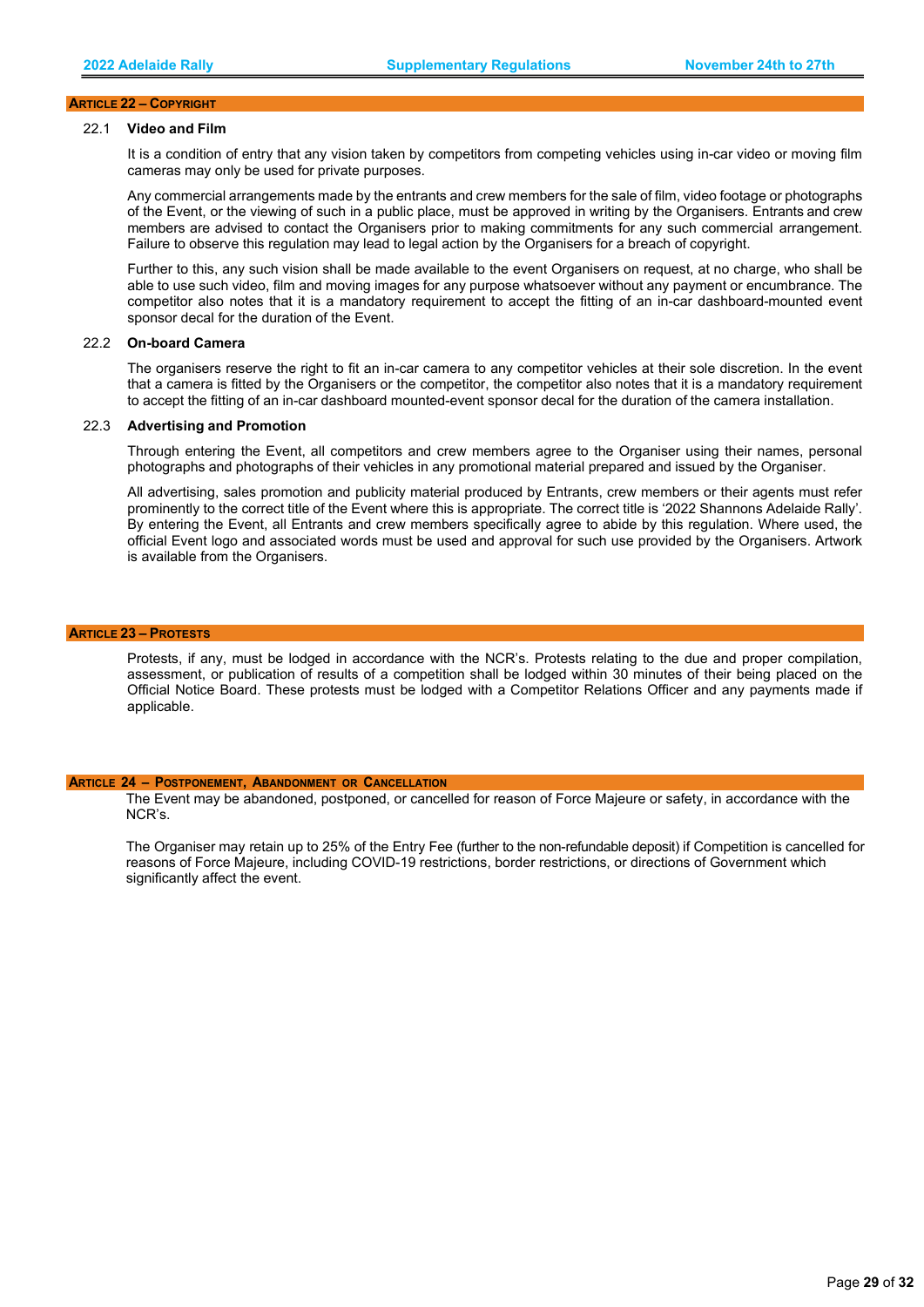## <span id="page-29-0"></span>**ARTICLE 25** − **PRIZES, TROPHIES AND AWARDS**

**25.1 Shannon's Adelaide Rally Prize Pool**

- **a) Winner of the Shannon's Adelaide Rally** \$5,000.00
- **b) Adelaide Rally TT (Tourist Trophy)** \$2,000.00 payable to the highest placed finisher residing outside of South Australia
- **c) Shannon's Challenge winner** \$1,000.00
- **d) Shannon's Heritage Trophy winner** \$1,000.00
- **e) Shannon's Classic Competition Winner** \$1,000.00

| <b>Competition Category (Modern)</b><br>1 <sup>st</sup><br>2 <sub>nd</sub><br>3 <sup>rd</sup>                           | Trophies<br>Trophies<br>Trophies |
|-------------------------------------------------------------------------------------------------------------------------|----------------------------------|
| <b>Competition Category (Classic)</b><br>1 <sup>st</sup><br>2 <sup>nd</sup><br>3 <sup>rd</sup>                          | Trophies<br>Trophies<br>Trophies |
| <b>Challenge Category (Modern)</b><br>1 <sup>st</sup><br>2 <sub>nd</sub><br>3 <sup>rd</sup>                             | Trophies<br>Trophies<br>Trophies |
| <b>Challenge Category (Classic)</b><br>1 <sup>st</sup><br>2 <sub>nd</sub><br>3 <sup>rd</sup>                            | Trophies<br>Trophies<br>Trophies |
| Adelaide TT (Modern)<br>1 <sup>st</sup>                                                                                 | Trophies                         |
| <b>Adelaide TT (Classic)</b><br>1 <sup>st</sup>                                                                         | Trophies                         |
| <b>Team Awards</b><br>1 <sup>st</sup> Team                                                                              | Trophies                         |
| Heritage Trophy (Handicap within Classic Competition)<br>1 <sup>st</sup><br>2 <sub>nd</sub><br>3 <sup>rd</sup>          | Trophies<br>Trophies<br>Trophies |
| Under 2 Litre Trophy (Classic and Modern Competition Combined)<br>1 <sup>st</sup><br>2 <sup>nd</sup><br>3 <sup>rd</sup> | Trophies<br>Trophies<br>Trophies |

**King of the Mountain Award (All competitive categories) –** Fastest time up Mount Lofty Stage

- 1. The Organisers reserve the right to:
	- i) combine classes of similar Technical Regulations and Capacity.
	- ii) add to the awards up to the start of the Event.
- 2. To be eligible for the Team Awards, competitors must nominate a team of three vehicles by emailing [tim@adelaiderally.com.au](mailto:ivar@rallysa.com.au) .Vehicles in each team must be from either Modern or Classic Competition and may be a combination of both. Latest time for Nomination of Teams is Wednesday 24th November at 12 midday via email to [tim@adelaiderally.com.au.](mailto:tim@adelaiderally.com.au)

The winning teams for each Category will be determined by adding together the total time of all three crews including anypenalty time of each crew.

Organisers reserve the right to issue additional prizes for sub-categories as they see fit.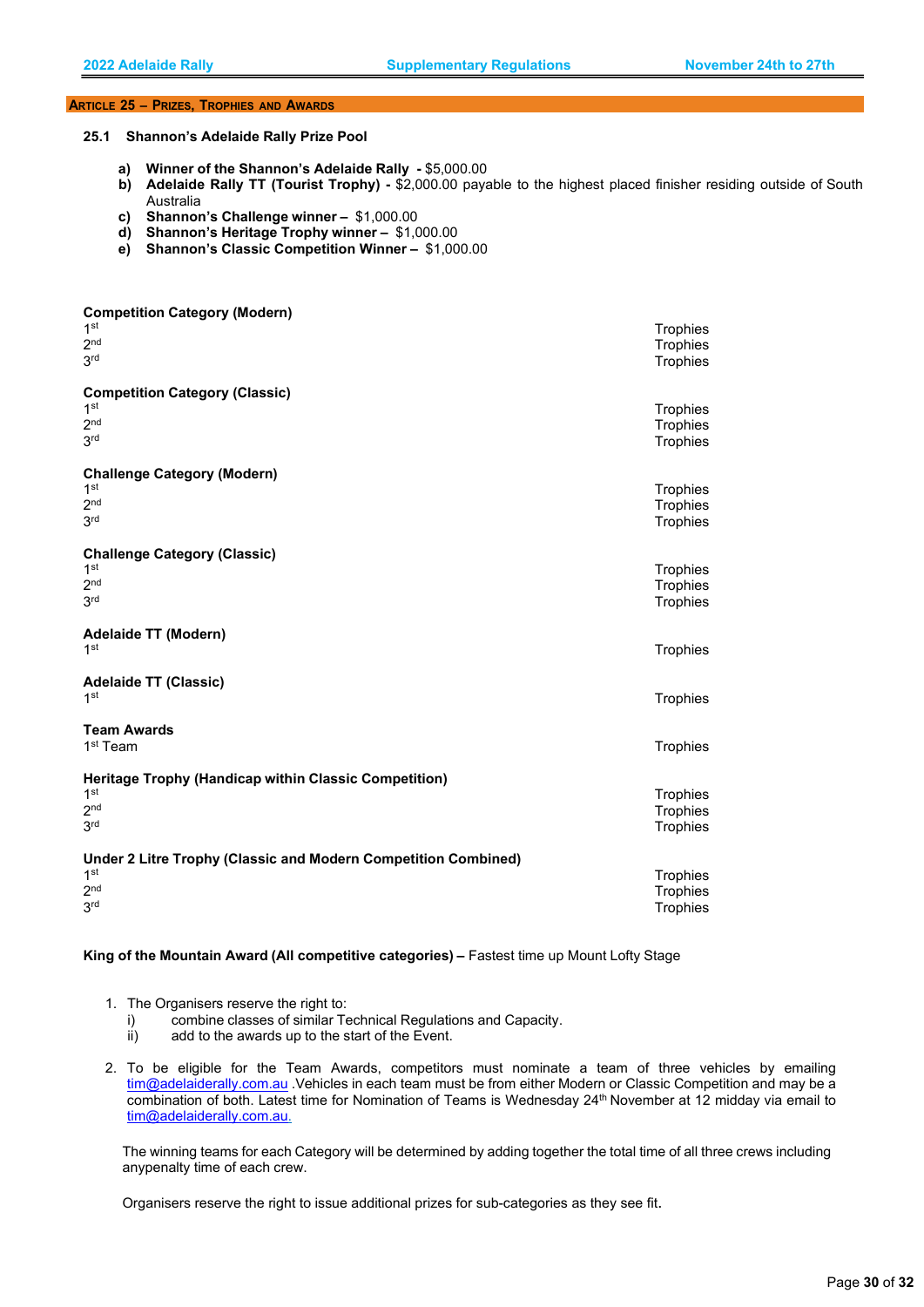# **Heritage Trophy**

Results will be determined by taking actual stage times for each vehicle and applying a time penalty to each stage time.

The Penalty time is determined by firstly determining a penalty factor for each competing vehicle, then adding an extra capacity penalty and then multiplying it by the number of Kms per stage.

The Penalty Factor is determined by dividing the calculated engine capacity measured in cc's in the competing vehicle by the amount in Kilograms of the STANDARD unmodified version of the vehicle type, model and variant. Then if the vehicle has a capacity exceeding 2000cc an additional figure is added to the penalty factor being the number of CC/s divided by 1500. Noting that the multiplication factor for rotary and turbocharged engines applies (swept volume x1.7 for turbo/supercharged engines and x 1.8 for rotary engines)

For example, a Ford XY GT Falcon would have a Penalty Factor of 5763 / 1524 = 3.78 plus a capacity penalty of 3.84 bringing this to an overall penalty factor of  $3.78 + 3.84 = 7.62$ 

A Hillman Imp would have a Penalty Factor of 998 / 725 = 1.37 and does not have an additional capacity penalty. The Penalty factor is multiplied by the number of kilometres in each stage to determine the penalty time to be added to the stage time.

Using the examples above when applied to a 5.2km stage the Falcon would have a 39.6 second penalty applied and the Hillman Imp a 7.12 penalty applied thus delivering an advantage to the Hillman Imp.